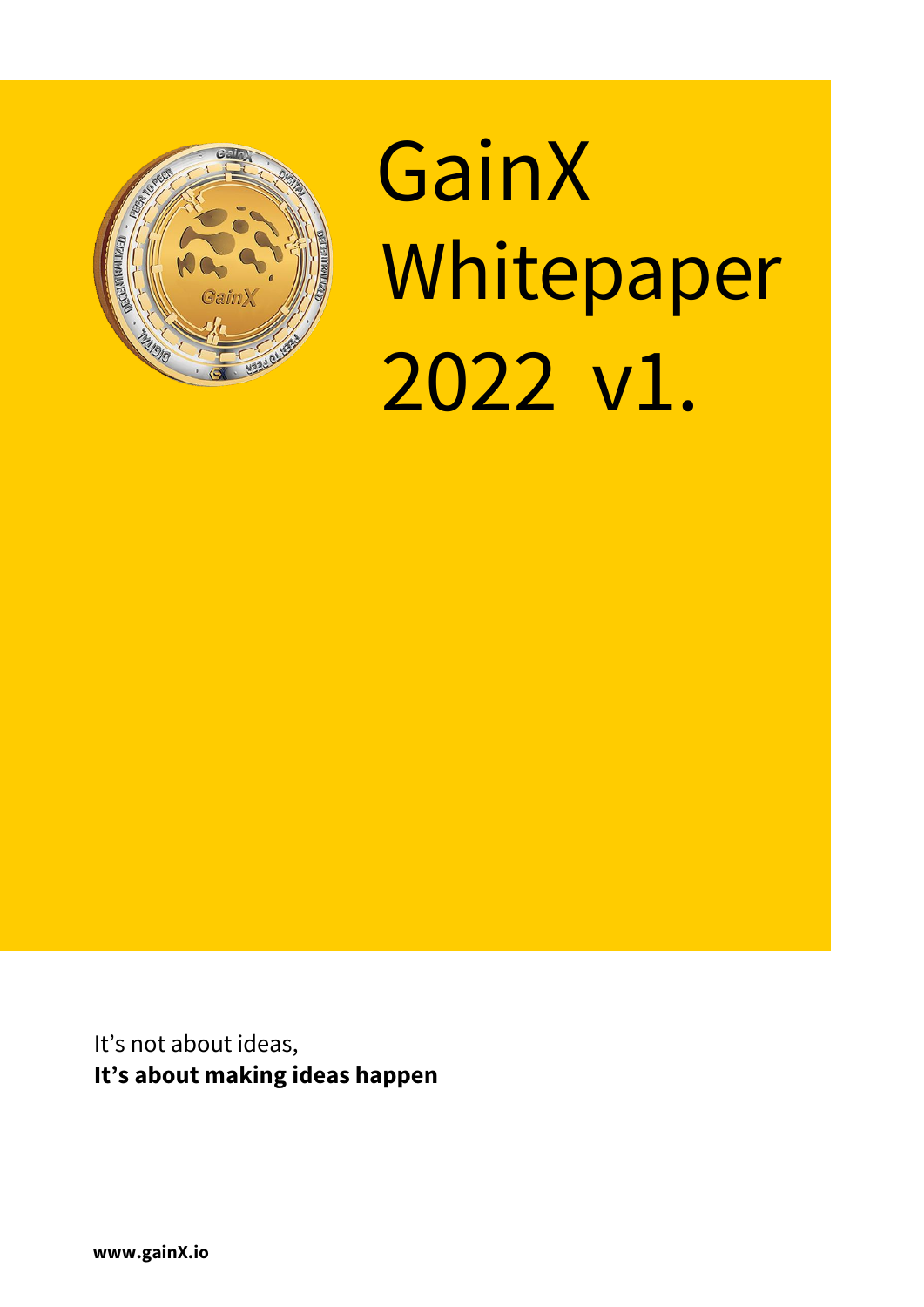# Welcome to GainX Ecosytem

### **Disclaimer**

**The information contained herein does not constitute investment or legal advice. Consult a legal or tax professional for investment advice, your situation, and specific information.**

This white paper has been written to inform you about GAINX. The White Paper cannot be rewritten, reproduced or transferred. Please consult a legal or tax professional for advice on investment and legal situations.

**Companies** Harrison Holdings, Inc.

American Capital Resources, LLC

Bit By Bitcoin Holdings, LLC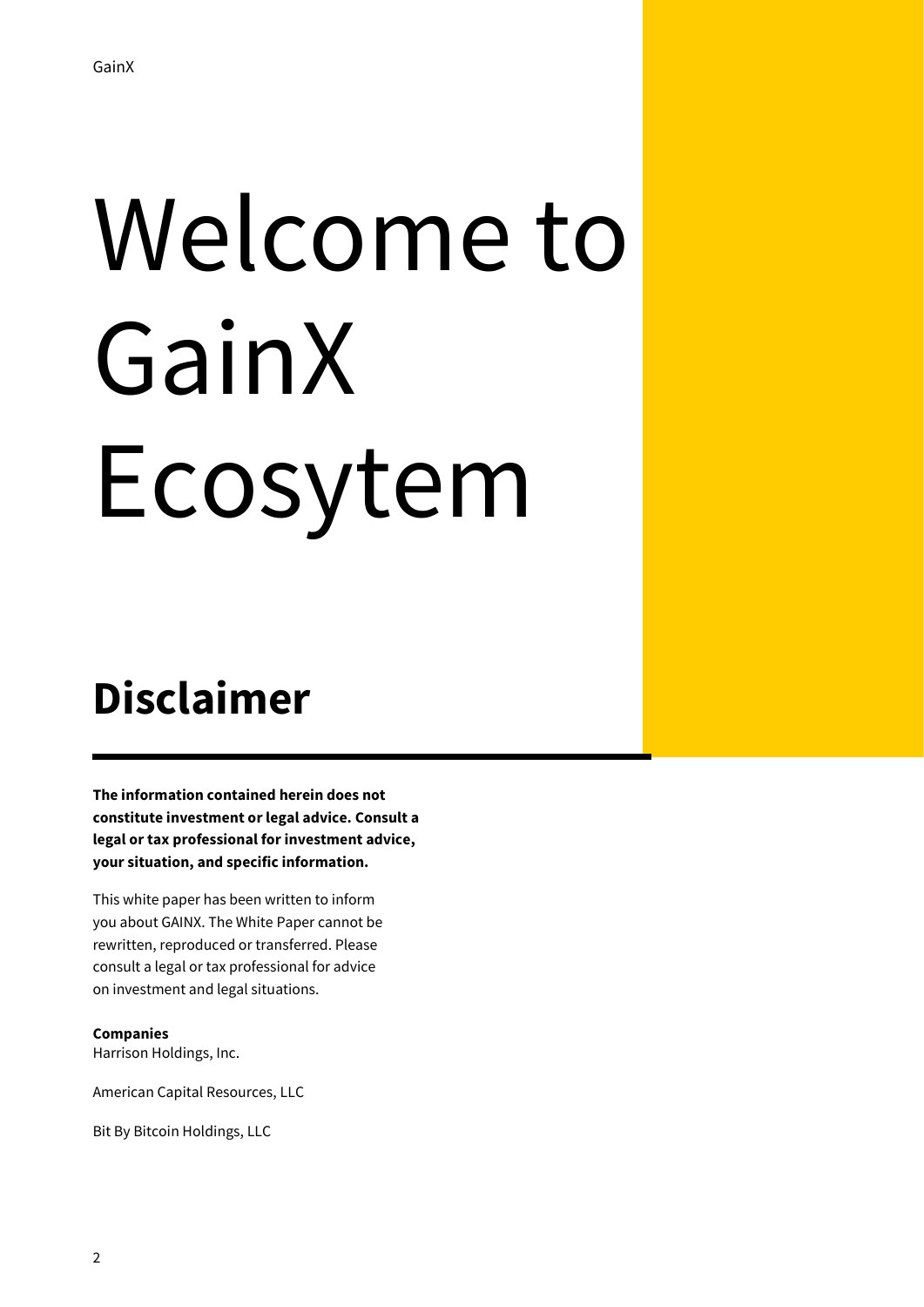### **Table of Contents**

| Entrance                 | 02 |
|--------------------------|----|
| Dictionary               | 05 |
| Summary and Web 3.0      | 06 |
| Problems                 | 07 |
| Entrance ecosystem       | 08 |
| Why Blockchain           | 10 |
| Market Overview          | 12 |
| Answers                  | 13 |
| GainX Ecosystem          | 14 |
| Crowdfunding             | 16 |
| <b>Payment Solutions</b> | 17 |
| <b>Mobile Solutions</b>  | 18 |
| International trade      | 19 |
| Burn - Stake             | 21 |
| Events                   | 23 |
| Presale - Sale - ICO     | 25 |
| Road Map                 | 26 |
| AirDrop                  | 27 |
| Team                     | 28 |
| <b>Customer service</b>  | 29 |
| <b>Thank You</b>         | 30 |
|                          |    |

*Most importantly, cryptocurrencies allow individuals*  **company Name** *to have full control over their assets.* **Company Name** *to have full control over their assets.*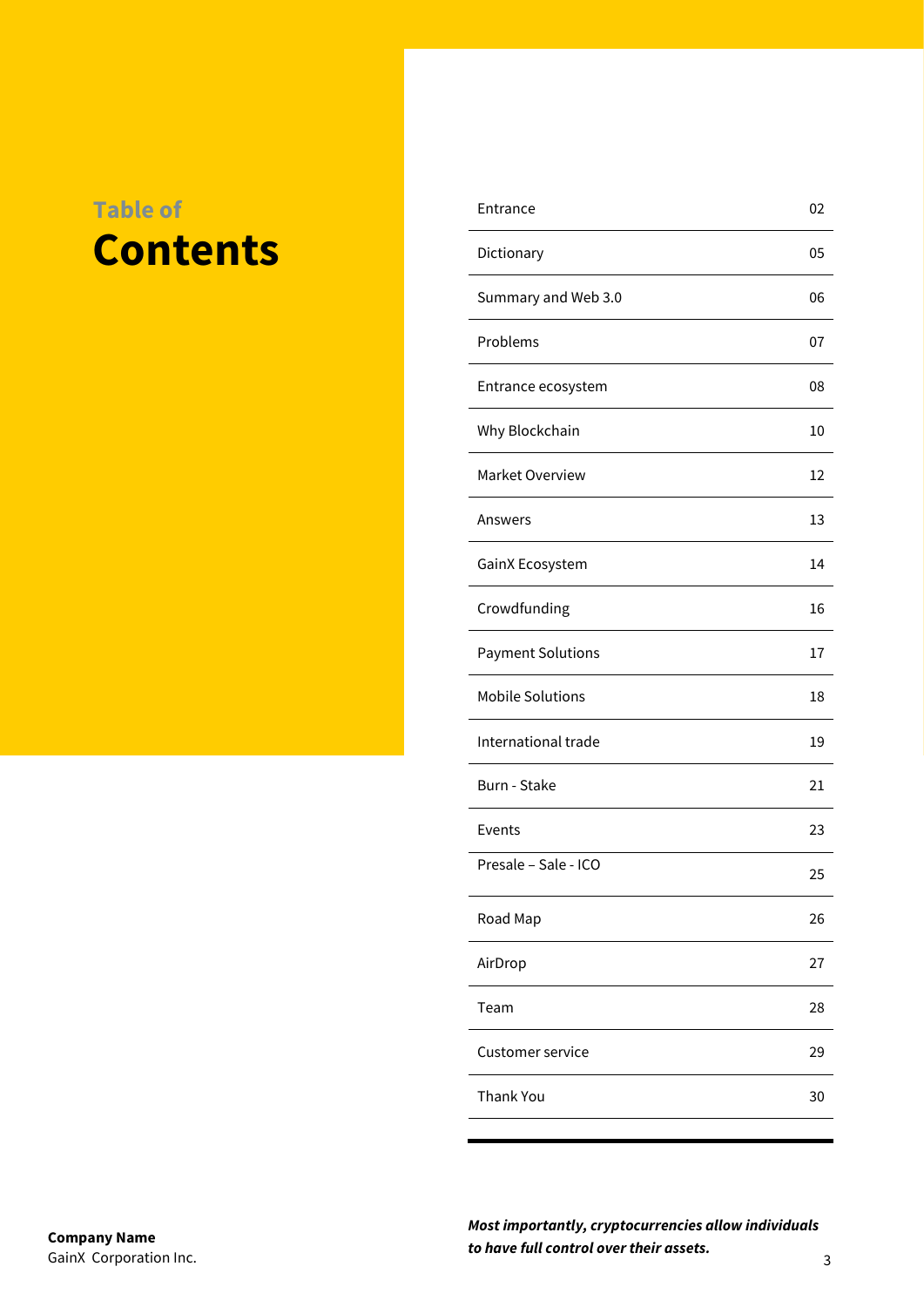# Project Introduction

Promotion Business model **Technology** Executive Team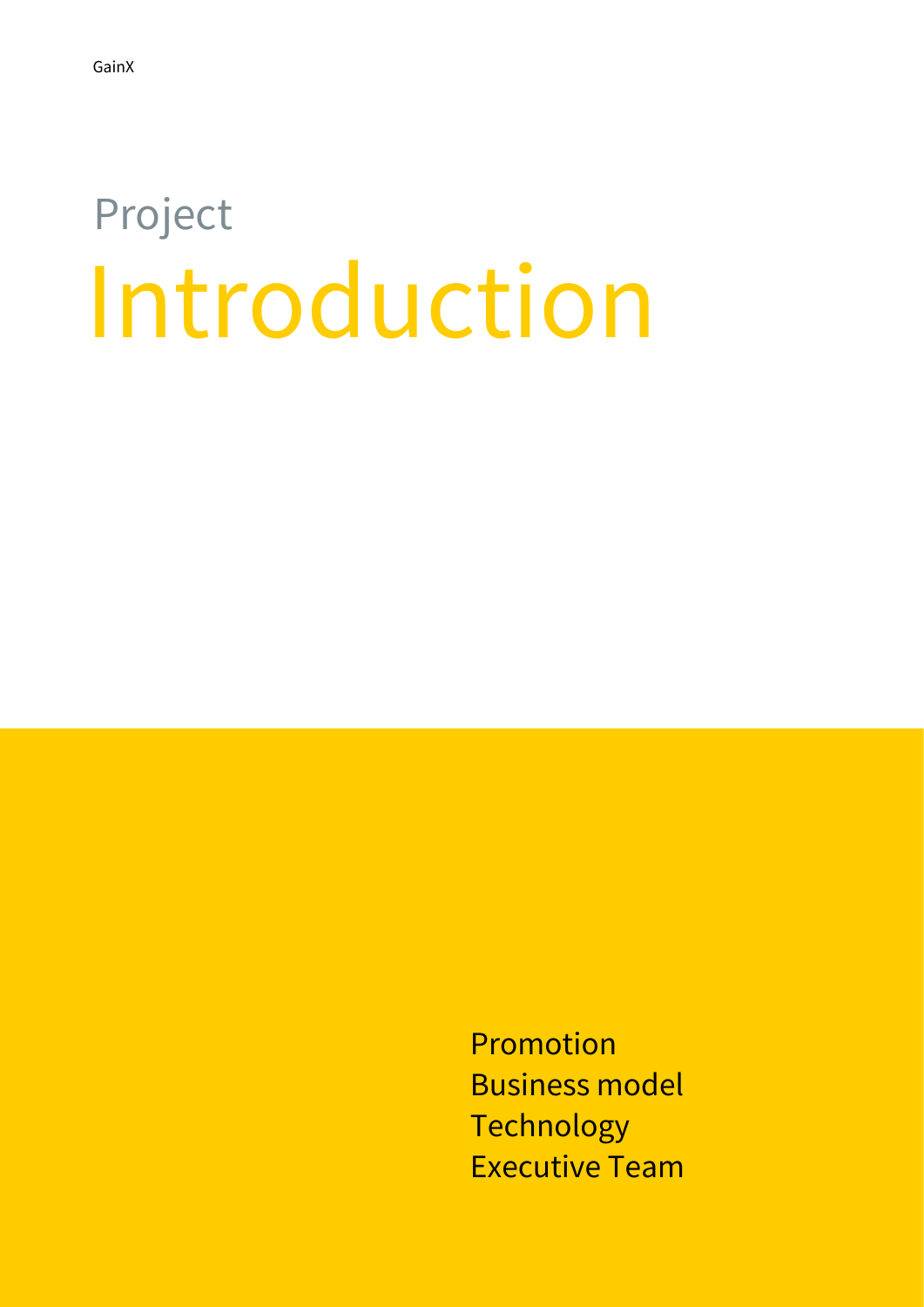### **Dictionary**

**This dictionary has been prepared for users to get to know the** 

Blockchain technology, is experiencing rapid development in the world.Creative economy startups raise \$5 billion in 2021. More than 50 million independent content creators fueling this new trend, With the curator and community builder, this generation of micro-entrepreneurs is currently estimated to be worth \$20 billion.**It could grow to a market of \$104.2 billion by 2022.**



**GainX**, It is an ecosystem blockchain platform that enables everyone to access digital finance management tools with maximum privacy principles..

**\$GainX**, It is a platform currency that allows time, the most valuable object of human life, to be used more quickly, relaxing and accelerating human life.

**\$GainXGold** GainX It is a financial instrument that has all the features of the Token but is equivalent to Gold. GainxGold holders are the gold holders of the free world.

**GainXer**, Joining the world of Gain X are their nicknames.

**Stake**, It means that GainX lovers keep their Tokens and earn income in return, **Burn**, It is the vaporization of GainX by burning from excessive love.

**Crowdfunding**, realizing their projects, entrepreneurs, with real people from a large number of people, each of whom is small or large.

**Creative Economy** Influencers, artists, musicians, actors, athletes, models, content creators and thought leaders make up the estimated \$100+ billion economy, referred to as the "Creative Economy."

**The information herein does not constitute investment and legal advice. Consult a legal or tax professional for investment advice, your situation, and private information.**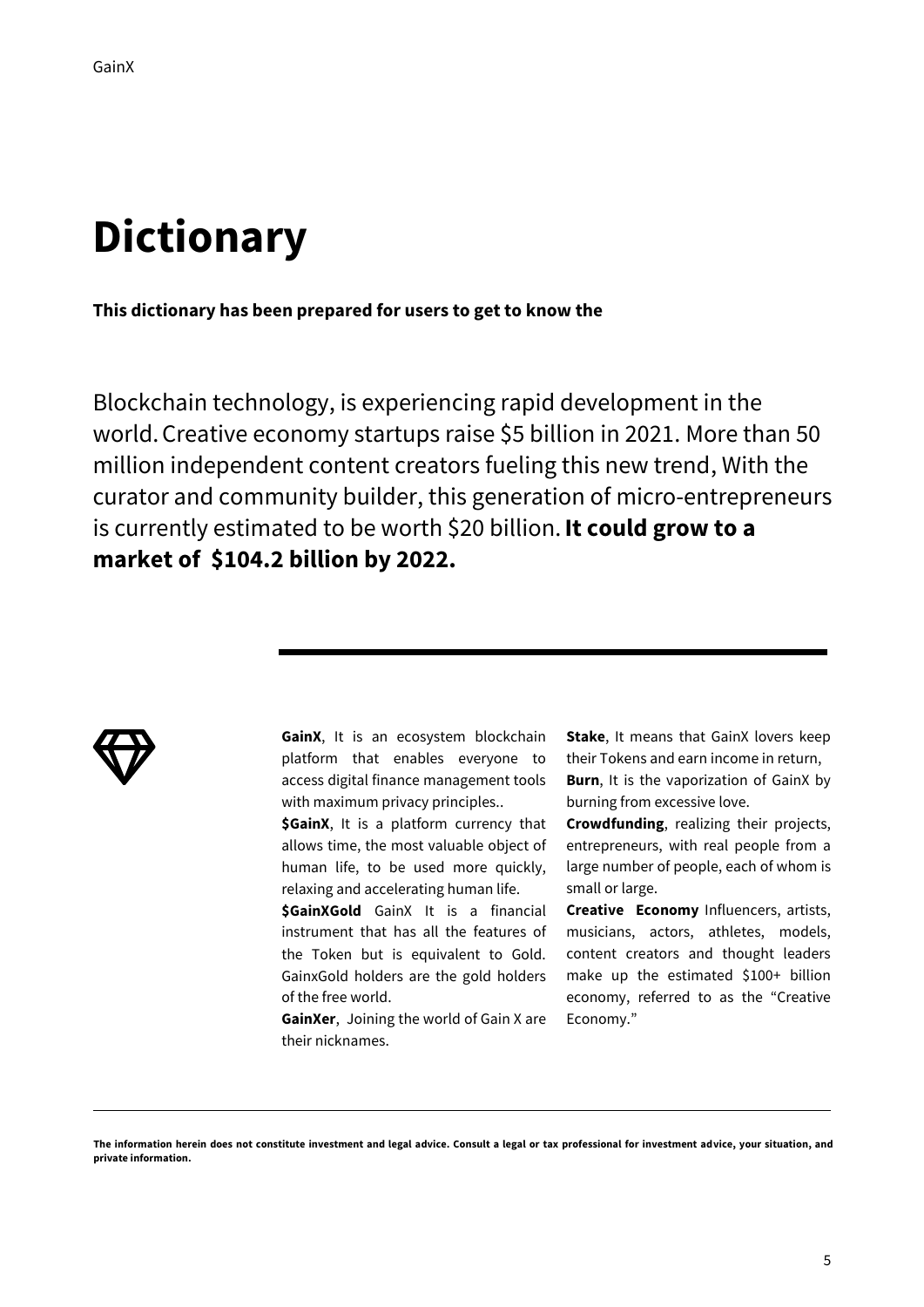### **Summary and Web 3.0**

#### **Smarter**

Web 1.0 was established as a reading environment with single-stream data; web 2.0 was founded as a data platform for everyone. It is now known that web 3.0 is a technologically advanced Internet where the user executes and machines use thought.

#### **What is Web 3.0 ?**

It is a third generation technology network. Today, we are in the transition period from Web 2.0 to Web 3.0. The third generation network will not only bring the changes in front-end development, it will also create the back-end change. Web 3.0 is much bigger and better. It aims not only to be smart, but also to be self-sufficient and provide seamless network management.

#### **How Does Web 3.0 Work?**

It is difficult to understand the working logic of Web 3.0 without sufficient examples

For example: If you want to shop, you can filter your search. This means that search engines will only select certain words. This will be more complex and advanced searching. In the case of Web 3.0, as soon as you type on the phone, the search engine will identify the search category you are looking for. Based on your previous searches and the topic you are interested in, the search engine will show you more relevant searches. In this case, the phone would be the search word. In web 2.0, if two people sit next to each other and provide the same search query, the search results are completely similar. However, with web 3.0, if two people sit next to each other and provide the same search query, the results may be different.. This means that even if you belong to the same geographic location, search results will be affected by several other parameters.

### $+63%$

Blockchain technology is growing rapidly, but the majority of executives (63%) still do not know what Blockchain is or why it is so important.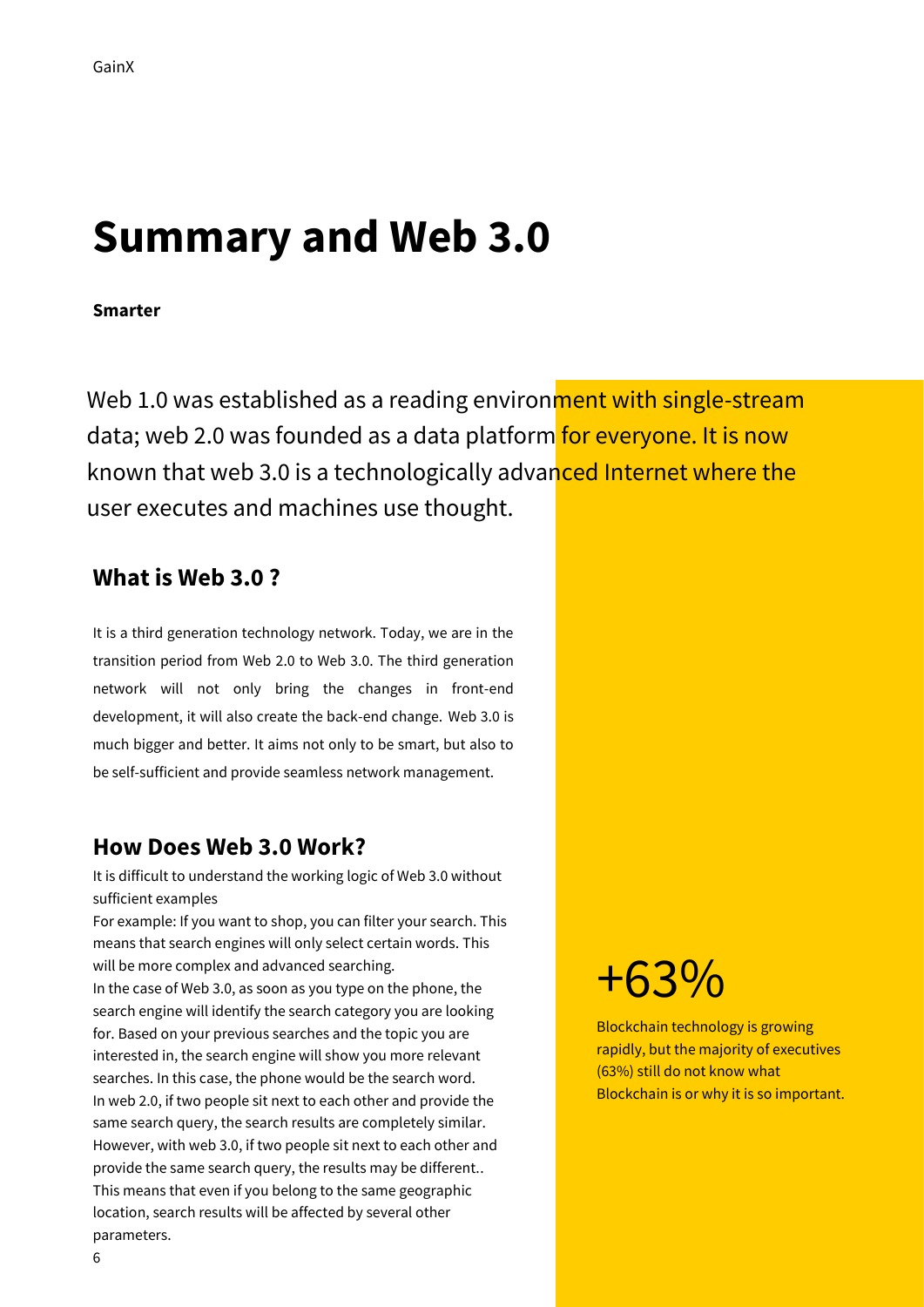### **Problems**

All our habits have changed in a short time. The digital world, where all data is digitized and all physical objects and ideas exist, must provide solutions to people's important problems.



#### **Transfer Challenges**

The aim of GainX will be to bring the habit of crypto money to the daily life of people first through the business and international trade sector. Today, since the sector in which money transfers take place the most is international trade, commercial and material activities in this sector are banks, etc. It is slowed down too much by the audits carried out by third partiesWith the .GainX ecosystem, global trade will be paved, and all transactions will be carried out much faster and more securely.



Today, forms of investment depend on a third party. They kept our money in safes and became partners in trade, and in the system they created, they became the center of trade. Since third institutions were included in the trades, transactions became more difficult, and class differences between geographies and races emerged. GainX adopts decentralized consensus mechanism between blockchain technology and registered users for valuable investments, transparent and reliable without the need for a central authority.



#### **Network Insufficient**

Today, since the sector in which money transfers take place the most is international trade, commercial and material activities in this sector are banks, etc. It is slowed down too much by audits by third parties. With the GainX ecosystem, global trade will be paved, and all transactions will be carried out much faster and more securely.



#### **Fragile Economy**

The current payment and investment methods lose their validity over time and will continue to do so. To fully understand the revolutionary place of GainX in the new digital landscape, it is important to first understand the critical role financial institutions and currencies play. Transactions such as creating power imbalances, monitoring all money transfers of the society were carried out by central banks, providing tight control over the masses and benefiting from the obligation of individuals to be tied to the central bank.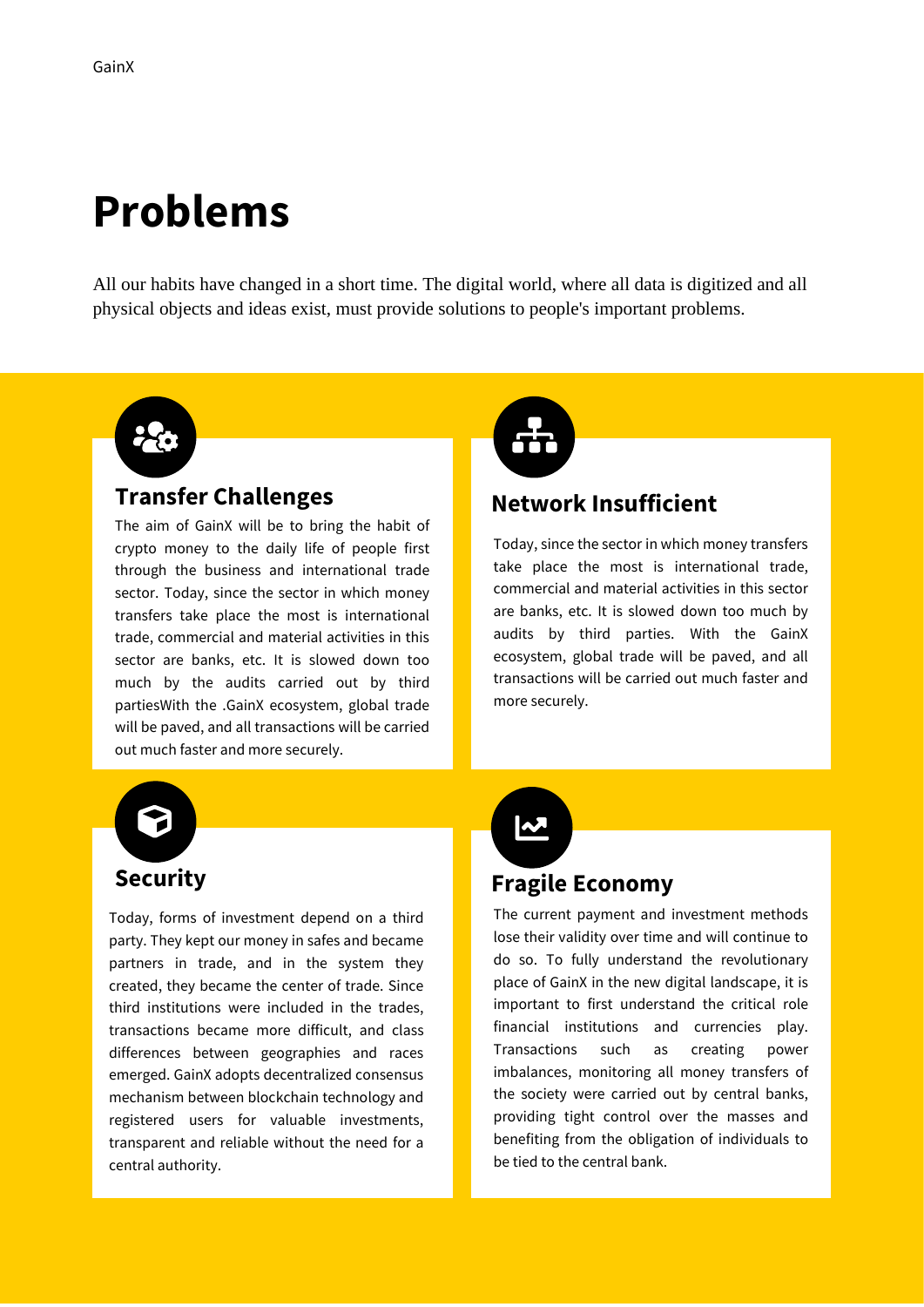### **Entrance**

**Gainx Ecosystem**

The Gainx Ecosystem makes it as simple as managing the entire network in one room.

**The payment and investment methods that have been used until today are valid over time.It is losing and will continue to lose.**

Traditional, trust-based, centralized payment and investment methods depend on and rely on a third institution/person.

These institutions kept an AU (gold) coin, which was invented in the 7th century BC and called money, and the dyed papers, which have come in a changed and diversified form, in safes and became partners in trade, or in the system they created, they became the center of trade. As third institutions were involved in trade, transactions became more difficult, and class differences between geographies and races emerged.

It had to be more than trusting, it had to be transparent. GainX, blockchain

a central authority among registered users and It adopts the decentralized consensus mechanism in a transparent and reliable way, investing its valuable assets without the need for individuals. GainX for everyone meet the aspirations of the public with the vision of being easily accessible, usable and valuable was created for.

Apart from being an investment money, GainX will lead business life, human life, nature, technology, education, health, environmental order, global economy and world peace.

To fully understand GainX's revolutionary place in the new digital landscape,

first understand the critical role financial institutions and currencies play

is important. Creating power imbalances, monitoring all money transfers of society Transactions such as

It provides control and saves individuals from having to depend on the central bank.

was taking advantage.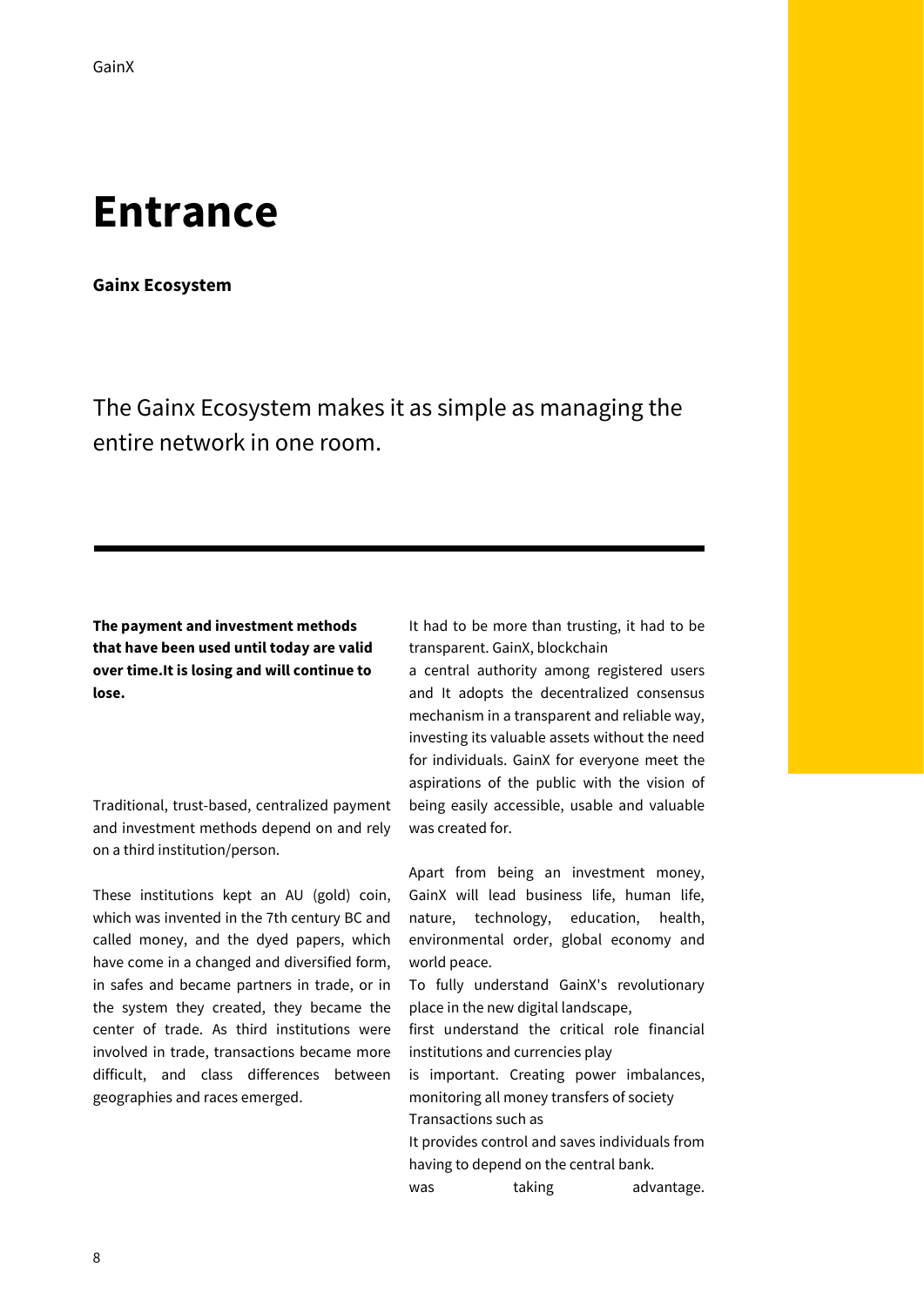

Today, we are at the birth of a new monetary system synthesized with an electronic system. This formation started with Bitcoin and continued with other innovations. Although blockchain technology was discovered in 2008, it has not yet been integrated into people's daily lives. People use cryptocurrencies just to make money by trading on the stock market.

#### The aim of GainX will be to bring the habit of crypto money to the daily life of people first through the business and international trade sector. Today, since the sector in which money transfers take place the most is international trade, commercial and material activities in this sector are banks, etc. It is slowed down too much by the audits carried out by third parties. With the GainX ecosystem, global trade will be paved, and all transactions will be carried out much faster and more securely.

### $\mathbf{L}$

### +10.2%

According to the data, about 10.2% of the global population using the internet owns some type of cryptocurrency.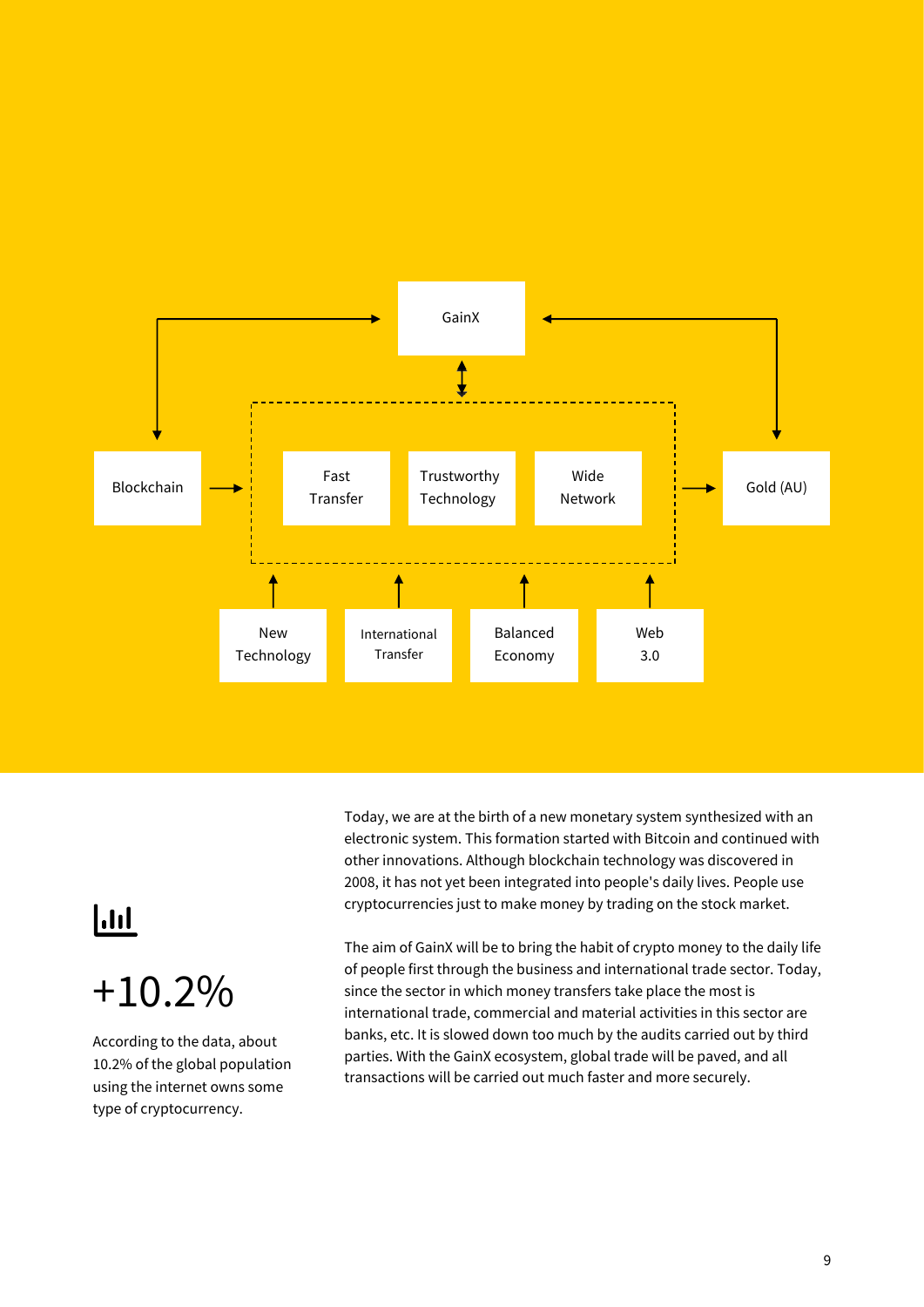### **Why Blockchain**

**Basically, the blockchain is a list of transactions that anyone can view and verify.**



#### **A blockchain is a growing list of records, called blocks, that are securely linked together using cryptography**

In 2019, it was estimated that around \$2.9 billion were invested in blockchain technology, which represents an 89% increase from the year prior. Additionally, the International Data Corp has estimated that corporate investment into blockchain technology will reach \$12.4 billion by 2022

### **Blockchain What ?**

A blockchain is a growing list of records, called blocks, that are securely linked together using cryptography.Each block contains a cryptographic hash of the previous block, a timestamp, and transaction data (generally represented as a Merkle tree, where data nodes are represented by leafs). The timestamp proves that the transaction data existed when the block was published to get into its hash. As blocks each contain information about the block previous to it, they form a chain, with each additional block reinforcing the ones before it. Therefore, blockchains are resistant to modification of their data because once recorded, the data in any given block cannot be altered retroactively without altering all subsequent blocks.

#### **Uses Area**

- Cryptocurrencies.
- Smart contracts.
- Financial services
- Games
- Supply Chain
- Domain Names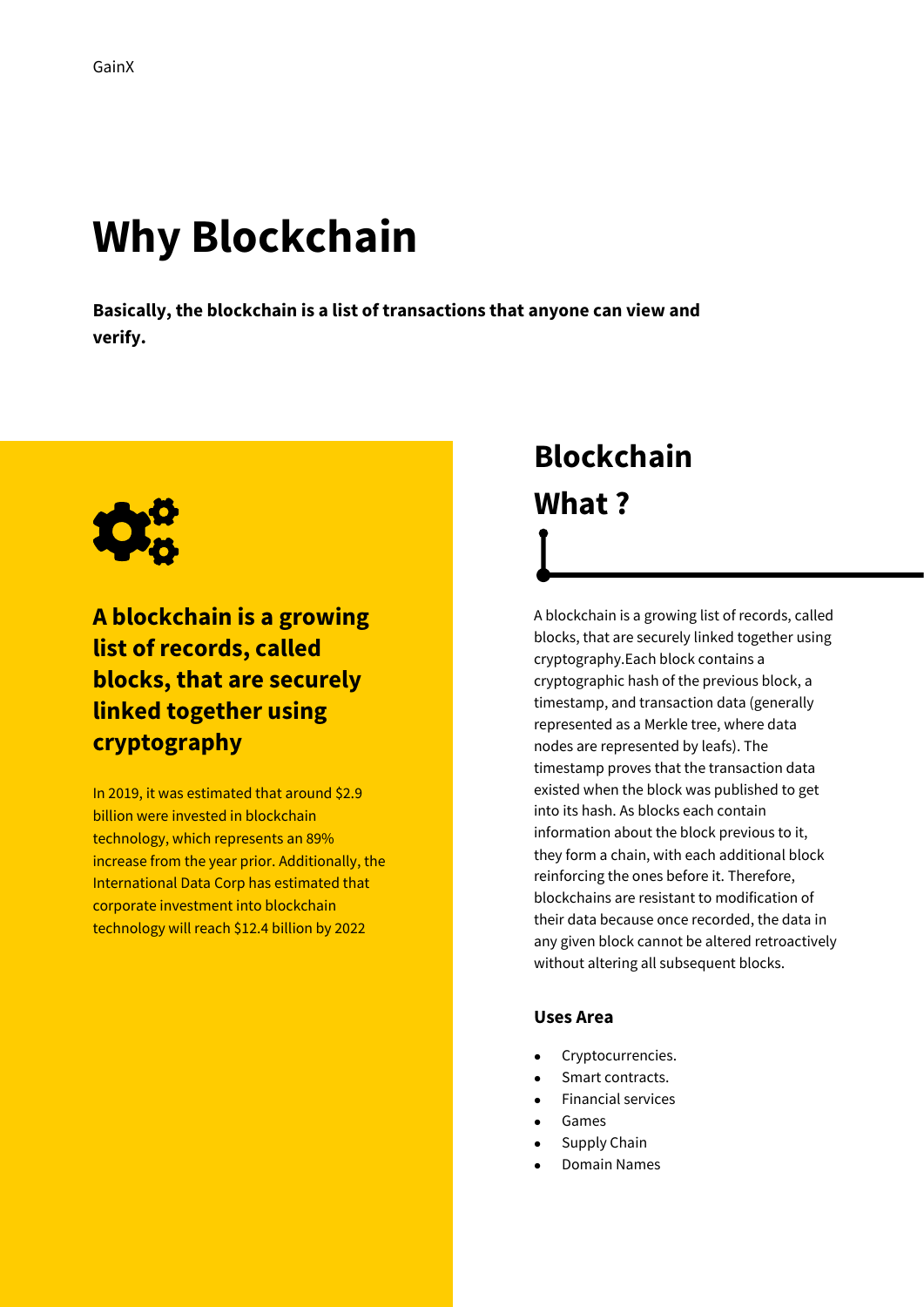### The crypto blockchain is not maintained by any individual or entity, including banks and governments.

### **Performance Efficiency**

Almost all cryptocurrencies, including Bitcoin, Ethereum, Bitcoin Cash, and Litecoin, are protected by blockchain networks. This means that their accuracy is constantly verified by a huge amount of computing power.

The list of transactions found on the blockchain is the basis of most cryptocurrencies. Due to the cryptographic nature of these networks, payments made through the blockchain can be more secure than standard debit/credit card transactions. For example, you do not need to provide sensitive information when making a Bitcoin payment. This means that the risk of your financial information being compromised or your identity stolen is virtually zero.

- **It is global**, meaning that cryptocurrency can be sent quickly and cheaply all over the planet
- **Increases privacy:** Cryptocurrency payments do not require you to include your personal information, which protects you from hacking or identity theft.
- **• is transparent**: Since every transaction in cryptocurrency networks is publicly broadcast on the blockchain, everyone inceleyebilir.

### **Cost Optimization**

The first decentralized blockchain was conceptualized by a person (or group of people) known as Satoshi Nakamoto in 2008. Nakamoto improved the design in an important way using a Hashcash-like method to timestamp blocks without requiring them to be signed by a trusted party and introducing a difficulty parameter to stabilize the rate at which blocks are added to the chain

#### **Decentralization**

By storing data across its peer-to-peer network, the blockchain eliminates a number of risks that come with data being held centrally.

- • Almost all cryptocurrencies including Bitcoin, Ethereum, Litecoin are protected by blockchain networks.
- • The list of transactions found on the blockchain is the basis of most cryptocurrencies.
- • Payments made via blockchain can be more secure than standard debit/credit card transactions.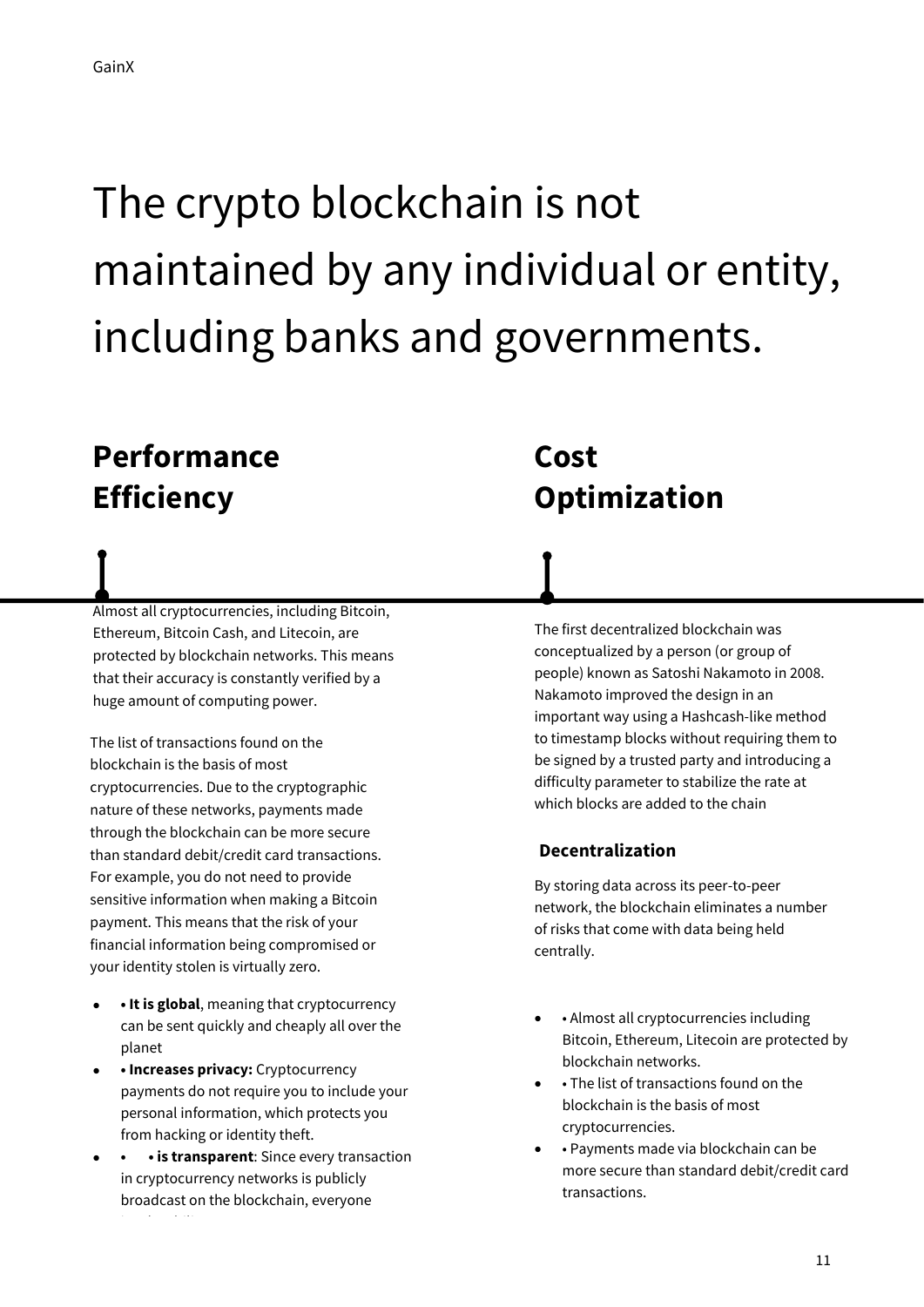### **Market Overview**

**Cryptocurrencies are decentralized digital currencies.**

Launched in 2008, Bitcoin was the first cryptocurrency and is still the biggest, most influential, and best-known cryptocurrency. In the decade since then, other cryptocurrencies such as Bitcoin and Ethereum have offered a digital alternative to money printed by governments.



#### **Market Overview (\$m)**

**The global cryptocurrency market size was valued at \$1.49 billion in 2020, and is projected to reach \$4.94 billion by 2030, growing at a CAGR of 12.8% from 2021 to 2030.**

#### **Key Market Trends**

The market capitalization of cryptocurrencies over the years shows how high the price volatility of the market is.

The estimated cryptocurrency market capitalization, for example, during the month of January 2018, varied between 400 billion USD and 800 billion USD which was at 566 billion USD at the beginning of the year 2018 and finally settled at 128 billion USD by the end of the year 2018. In terms of transaction volumes, bitcoin alone had the highest number of 200,000 average daily transactions.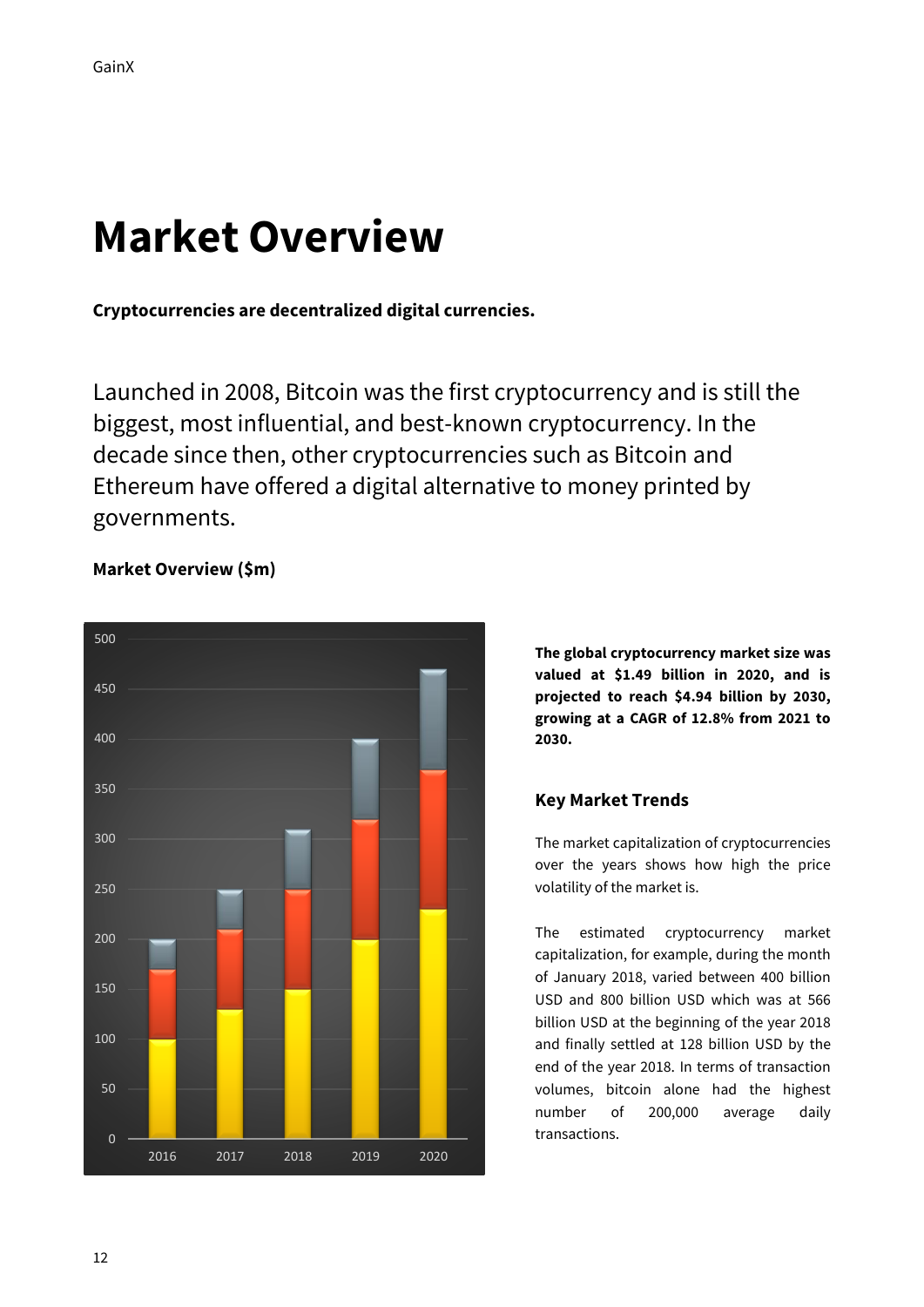### **Answers**

**GainX is a market leader and universal coin. unit is intended.**

GainX is a platform built on blockchain technology designed to meet the aspirations of the public with the vision of being easily accessible, usable and valuable for everyone.



#### **Security**

By taking its place in the world of cryptocurrencies, you can quickly access your money anywhere and anytime and aims to provide reliable

| $\mathcal{L}^{\text{max}}_{\text{max}}$ and $\mathcal{L}^{\text{max}}_{\text{max}}$ and $\mathcal{L}^{\text{max}}_{\text{max}}$ | and the state of the state of the state of the state of the state of the state of the state of the state of th | <b>Contract Contract Contract Contract Contract Contract Contract Contract Contract Contract Contract Contract C</b> |
|---------------------------------------------------------------------------------------------------------------------------------|----------------------------------------------------------------------------------------------------------------|----------------------------------------------------------------------------------------------------------------------|

#### **Strong Infrastructure**

GainX adopts decentralized memorandum of understanding between registered users through blockchain technology, without the need for a central authority, to reliably invest their valuable assets.



#### **Exchange**

GainX is on the way to become a digital commerce tool that will accelerate the transfer traffic and create a safer, easier, transparent world by bringing currencies such as dollars and euros, which have been invented by humanity from past to present, to human life.



#### **Transparency**



When we look at Bitcoin prices on a yearly basis, it has added 57.50 percent to its investor.

Bitcoin, Ethereum, transactions on their networks are broadcast publicly without distinction. This means that it cannot determine the money supply without affecting the transactions.



Cryptocurrency payments are non-refundable. It reduces the possibility of fraud for sellers. For customers, it makes shopping more affordable by eliminating one of the main arguments for credit card companies' high transaction fees.



#### **Portability**

Since your crypto investments are not tied to institutions, you can use them anywhere, regardless of where you are and what happens to the main intermediaries of the global system.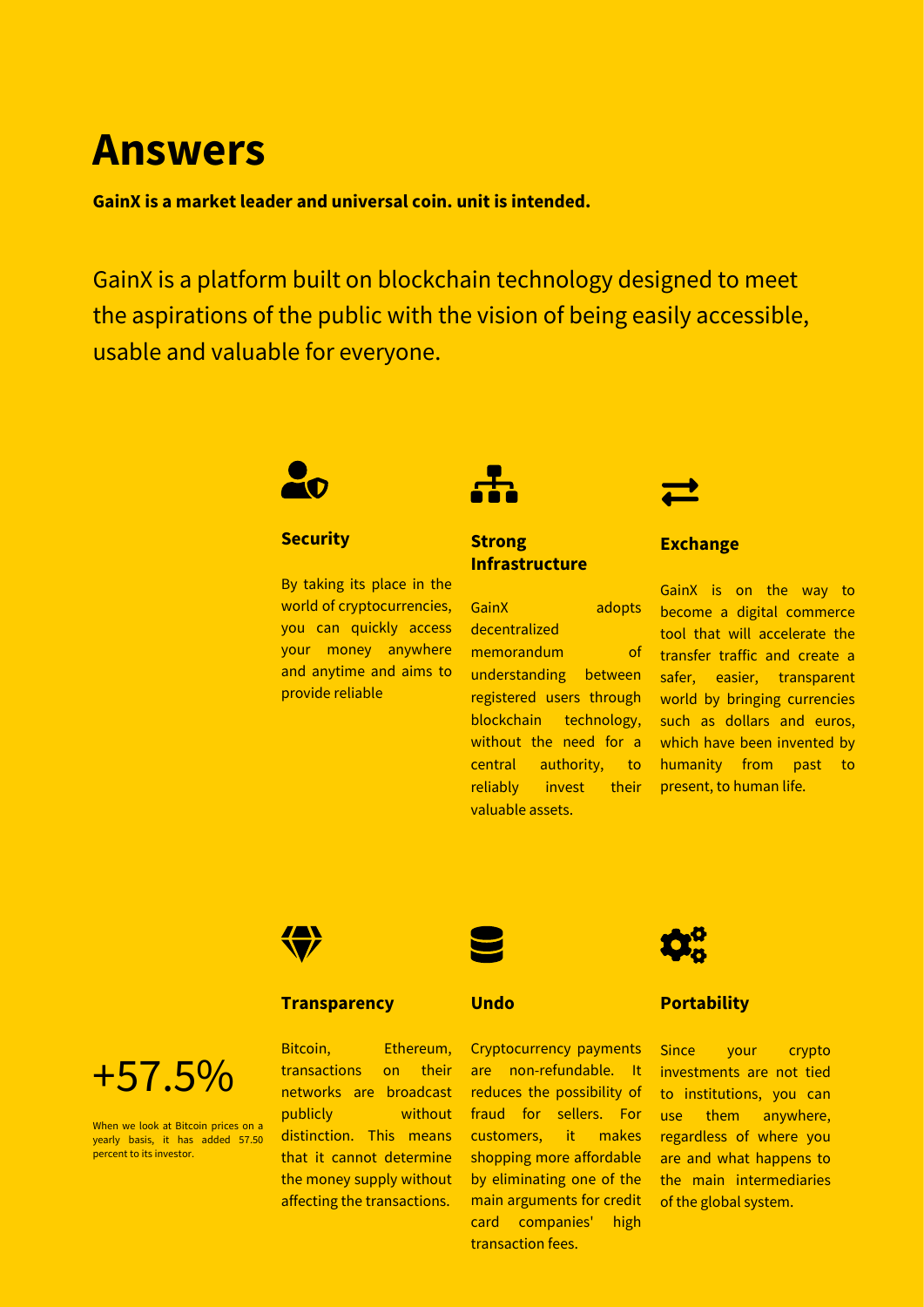# Who we are? GainX Ecosystem

GainX is not only an investment money, but also for business, human life, nature, technology, education, health, environmental order, global economy and the world peace will be led.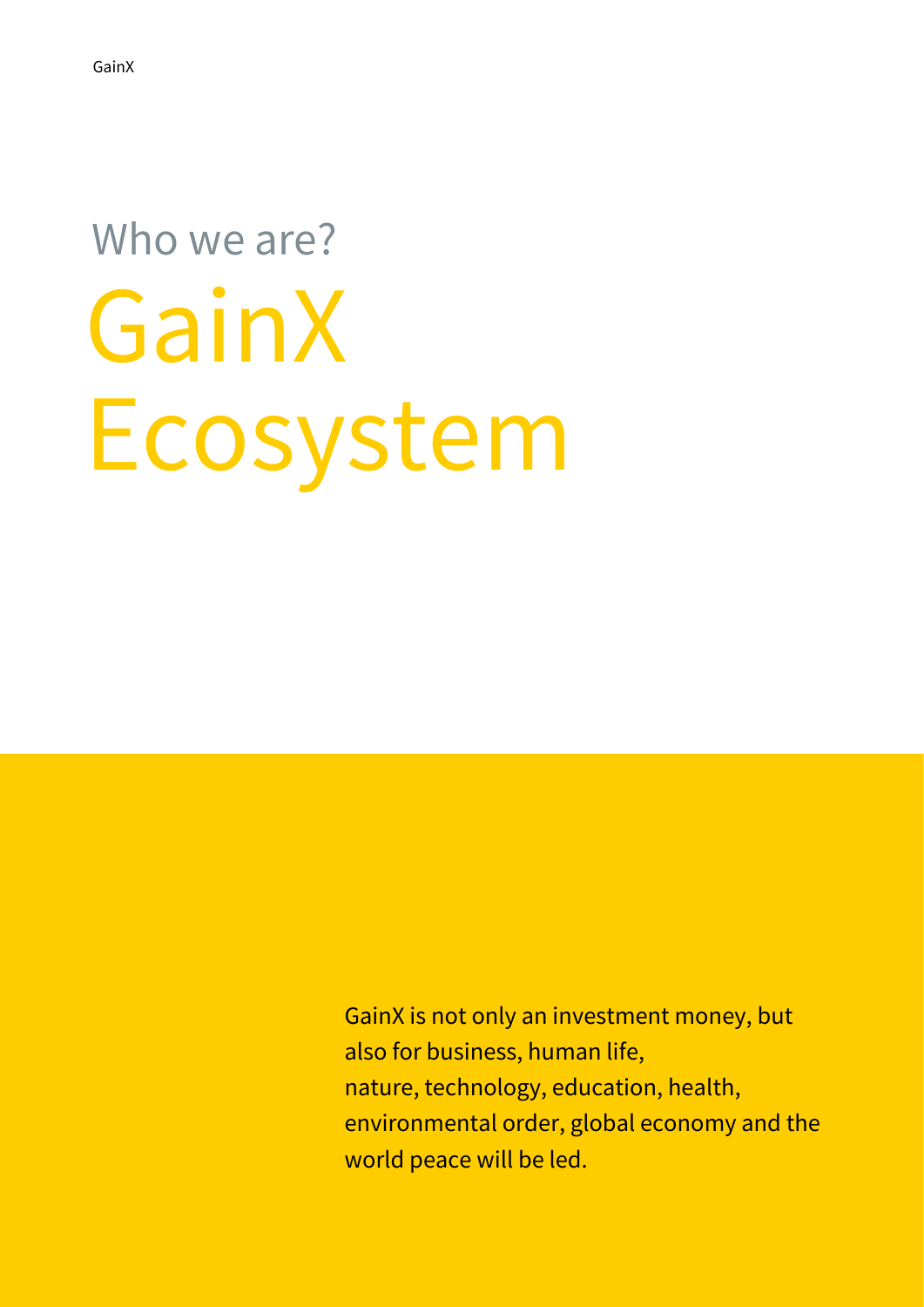### **GainXGold**

#### **Gold indexed stable token**



GainX Gold uses an arbitrage strategy that follows the global Gold market prices and plays the role of market maker in executing the necessary transactions to avoid any price difference between the spot gold market and GainX Gold.

#### **GainX Gold provides the opportunity to invest even with balances under 1 USD. To expand the trading area, GainX Gold is set at 2 decimals.**

#### **What is Gainx Gold (GainXG)?**

GainX Gold (GainXG) is a gold-backed cryptocurrency that will be released in 2022 Q4 by the creators of Gainx. GainXGold, a Coin running on its own blockchain, can be traded on the best exchanges and aims to make it easy for anyone to invest in gold.

The main purpose behind GainX Gold is to make gold more convenient as the physical commodity is not easily divisible or flexible in terms of shipping.

GainX Gold allows traders to purchase small amounts of gold indefinitely via cryptocurrency so they can trade 24/7 without being stuck with limits and commissions.

The GainX Gold equivalent will be held at the Bank through Harrison Holdings LLC.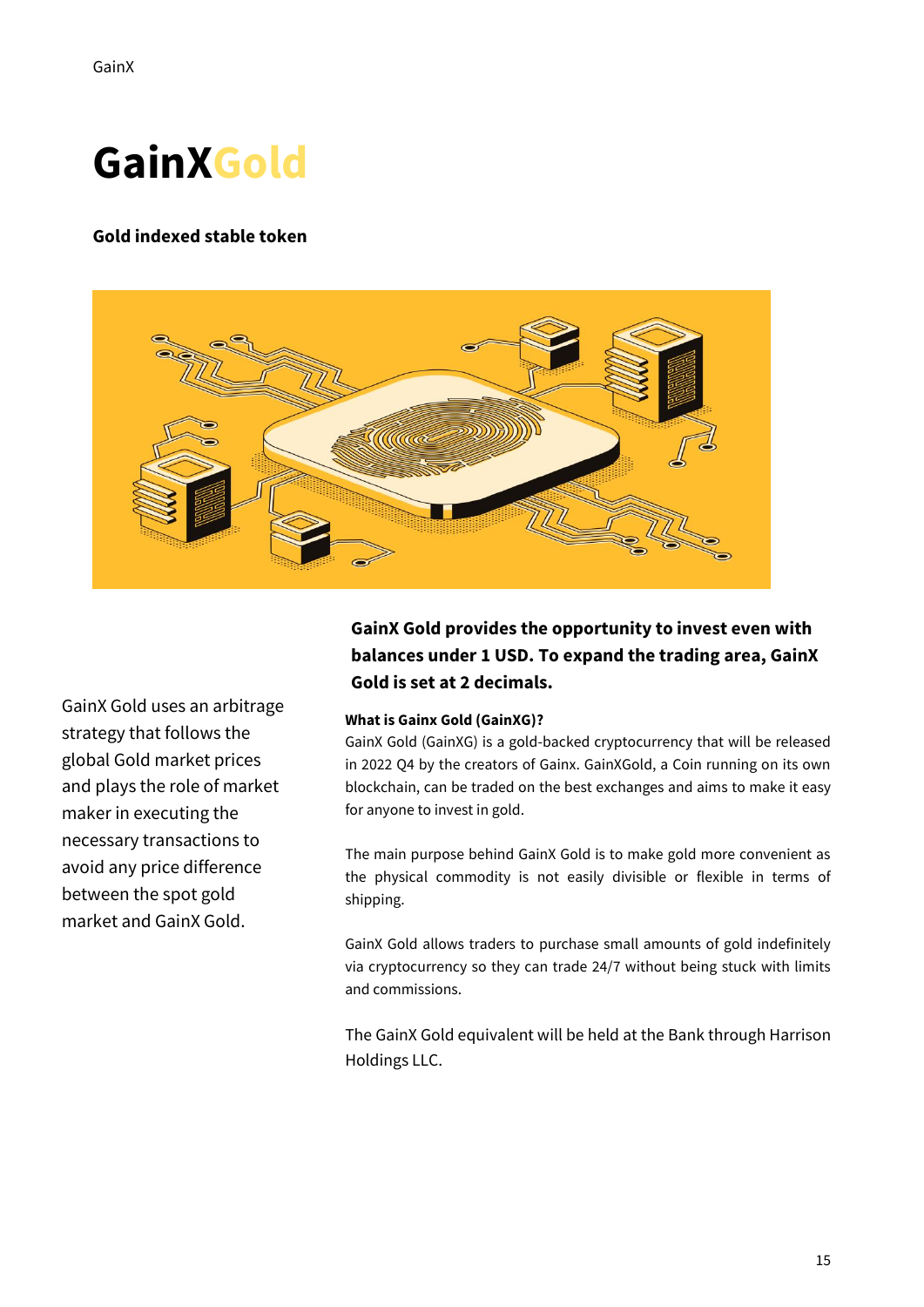### **Crowdfunding**



GainX is advancing towards the goal of being a fast and reliable trade transfer money for users. Basically, GainX provides support to users' national trades to fund projects.

Built on blockchain technology, GainX adopts a decentralized consensus mechanism to transparently and reliably invest valuable assets among registered users without the need for a central authority and individuals.

Investments from around the world are seeing crowdfunding as an alternative to the usual risks. To date, crowdfunding investments have received \$34 billion in support. But traditional solutions have problems, and blockchain can solve them.



.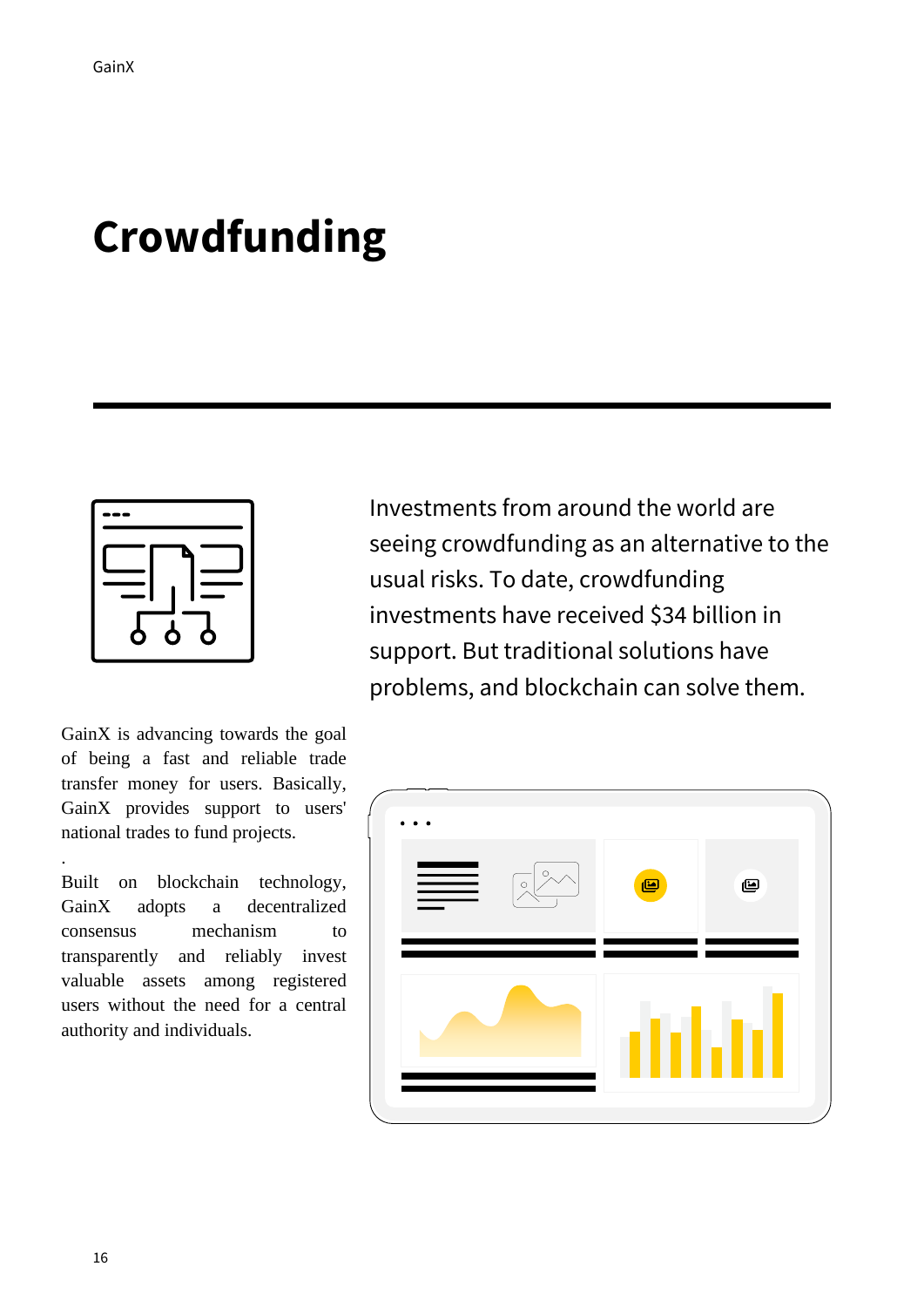### **Payment Solutions**



#### **A project on the trading of assets and a trade coin that will make human life easier**

Aiming to be the most valuable trade currency of human life, and at the same time, which facilitates and accelerates human life, which allows to make transactions faster, the token to become the trade currency of the whole world, travel, car rental, cooperation, food, sports invoices, netflix apple tv, etc. areas, large companies will make deals in areas such as real estate, auto purchase, etc.

With your gainx.io, it will bring the dreams of people with dreams to life and support both the country's economy and GainX funding, as well as providing payment solutions by contributing to joint work projects with social organizations that provide food, care and shelter for stray animals.

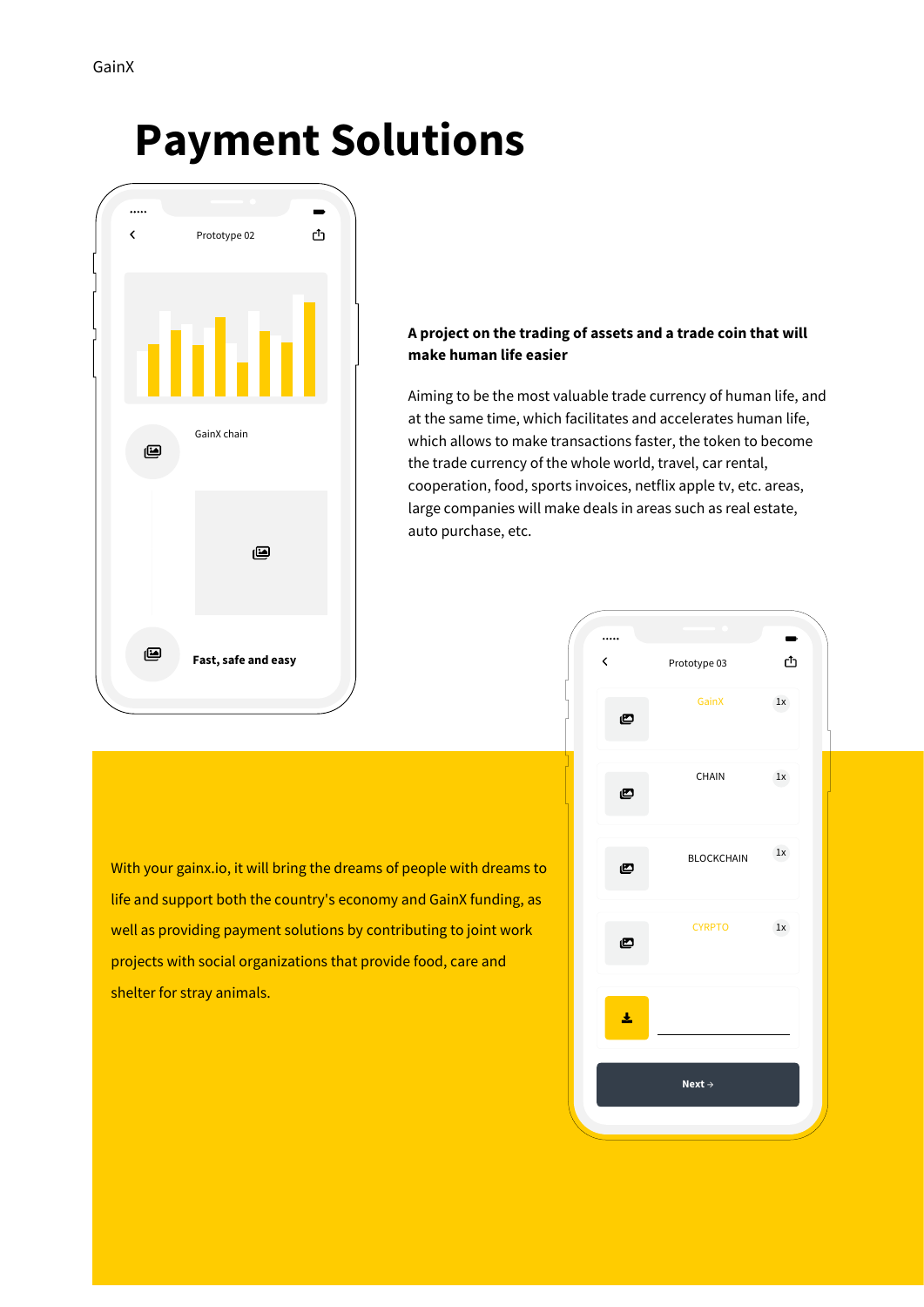### **Mobile Solutions**

**Fast, safe and easy**

GainX is a wallet system that will be developed for fast, secure and easy transactions on the ecosystem separate from the digital trading platform. Thanks to special applications to be created on mobile and web platforms, people



 – GainX wallets will be available 24/7. They will be able to make transfers between each other at very low transaction fees and high speeds. Along with campaign and sponsorship projects, GainX gives its users the opportunity to experience blockchain technology in the easiest way. With GainX Wallet, our users will have the opportunity to both participate in campaigns and earn GainX with partnership agreements.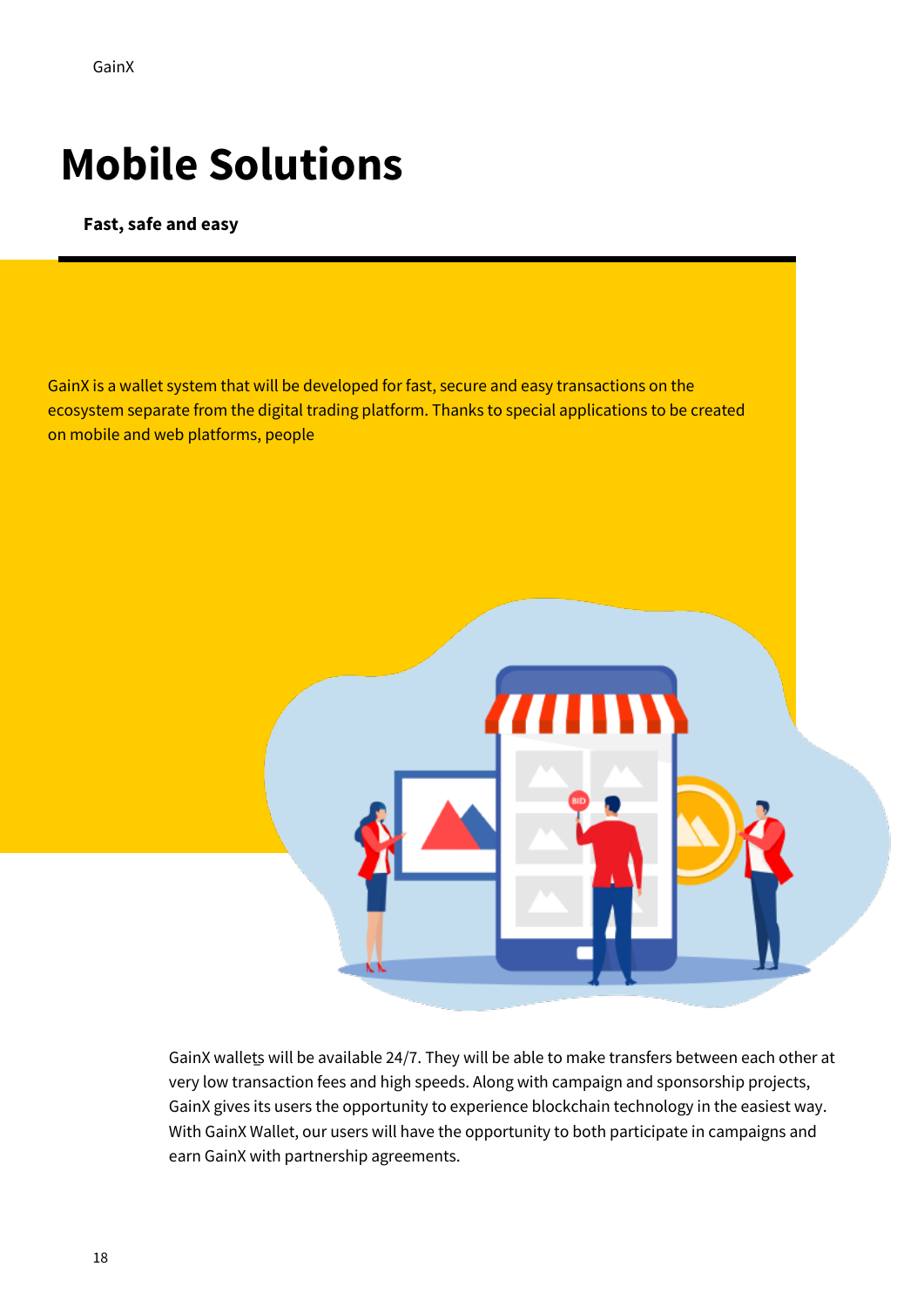### **International trade**

**Today, we are at the birth of a new monetary system synthesized with an electronic system.**

This formation started with Bitcoin and continued with other innovations. People use cryptocurrencies just to make money by trading on the stock market.

The aim of GainX will be to bring the habit of crypto money to people's daily life, first through the business and international trade sector.

Today, since the sector in which money transfers take place the most is international trade, commercial and material activities in this sector are banks, etc. It is slowed down too much by the audits carried out by third parties. With the GainX ecosystem, global trade will be paved, and all transactions will be carried out much faster and more securely.





Jan Feb Mar Apr May Jun Jul Aug Sep Oct Nov Dec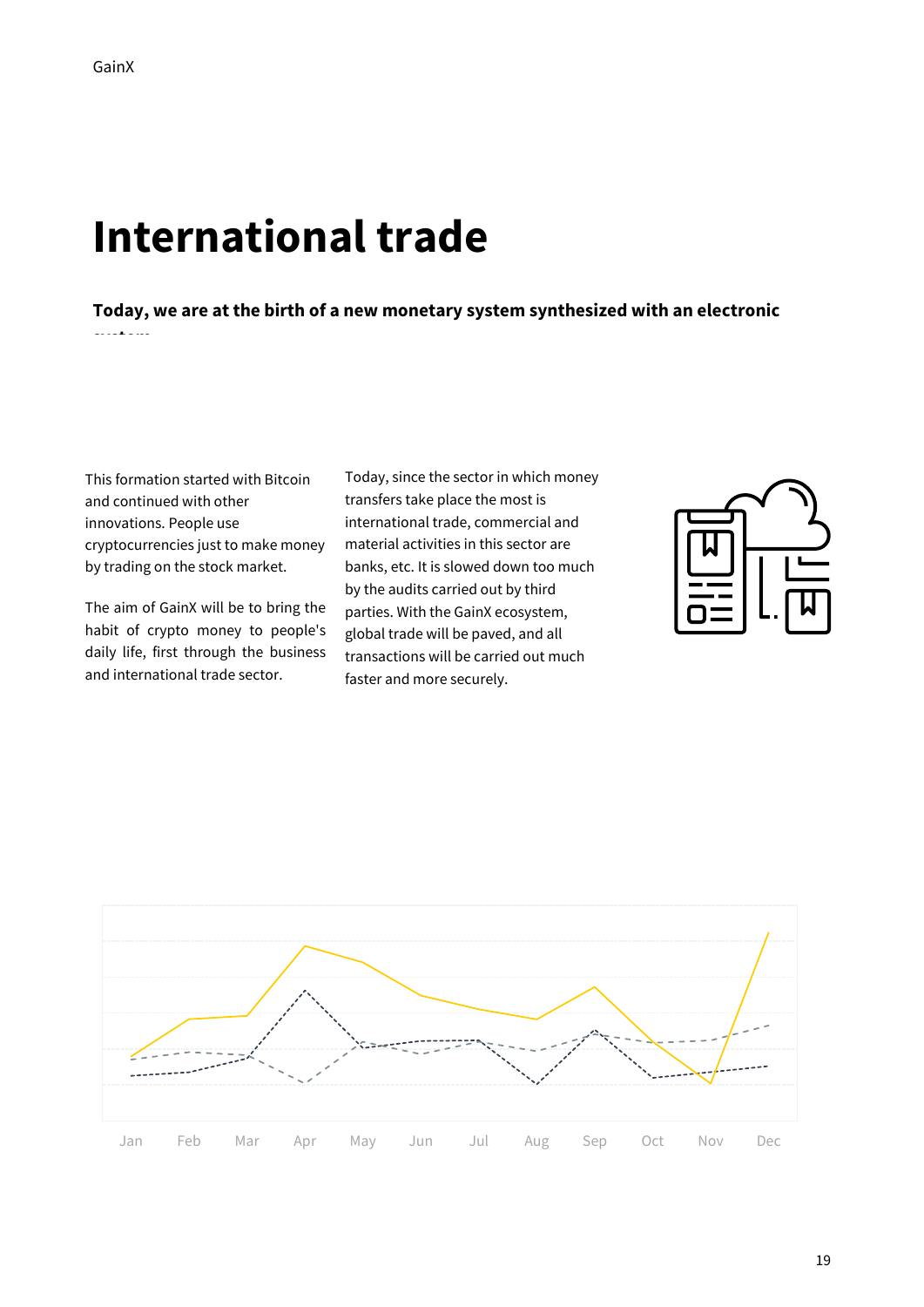# GainX Business Model

**Before entering the market, GAINX will make 2 pre-sales, one private and the other public.**

**The first pre-sale will be held with a price tag of 0.90\$ and 20% amount, specially for long-term investors who will buy a large amount.**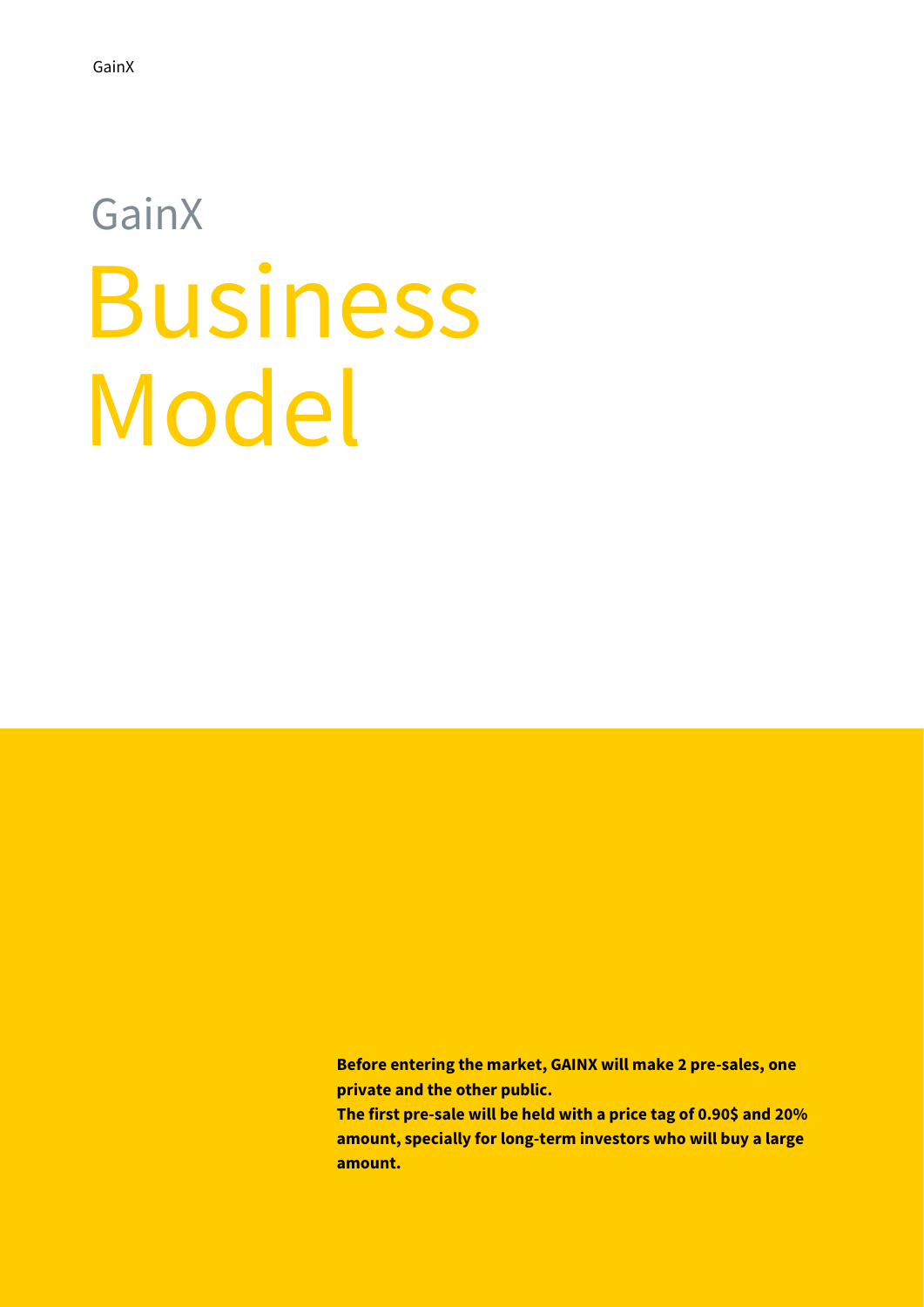### **Burn**

**decrease in the money supply**

The coin burning process is a continuous process in the coin ecosystem.

#### **This process is done with the aim of reducing the total supply in the market by permanently deleting a certain amount of crypto money from the market.**

With this process, the amount of GainX in the market is reduced, allowing prices to decrease continuously over a certain period of time. As the amount of GainX in the market decreases, the current GainX value is theoretically expected to increase in the long run.



#### **A GainX burning event occurs as follows:**

- A GainX investor requests a burn, stating that he wishes to burn some GainX.
- The contract then verifies whether this investor has GainX in their wallet and that the requested amount of GainX is valid.
- If the person does not have enough GainX or the requested amount is not valid (for example, 0 or -5), the burning process will not take place.
- If enough GainX is available, the GainXs are deducted from the wallet. Then the total amount of GainX is updated and GainX is burned.
- If you initiate the burning process to burn your GainX, that GainX will be destroyed permanently. It is not possible to recover these GainX once burned.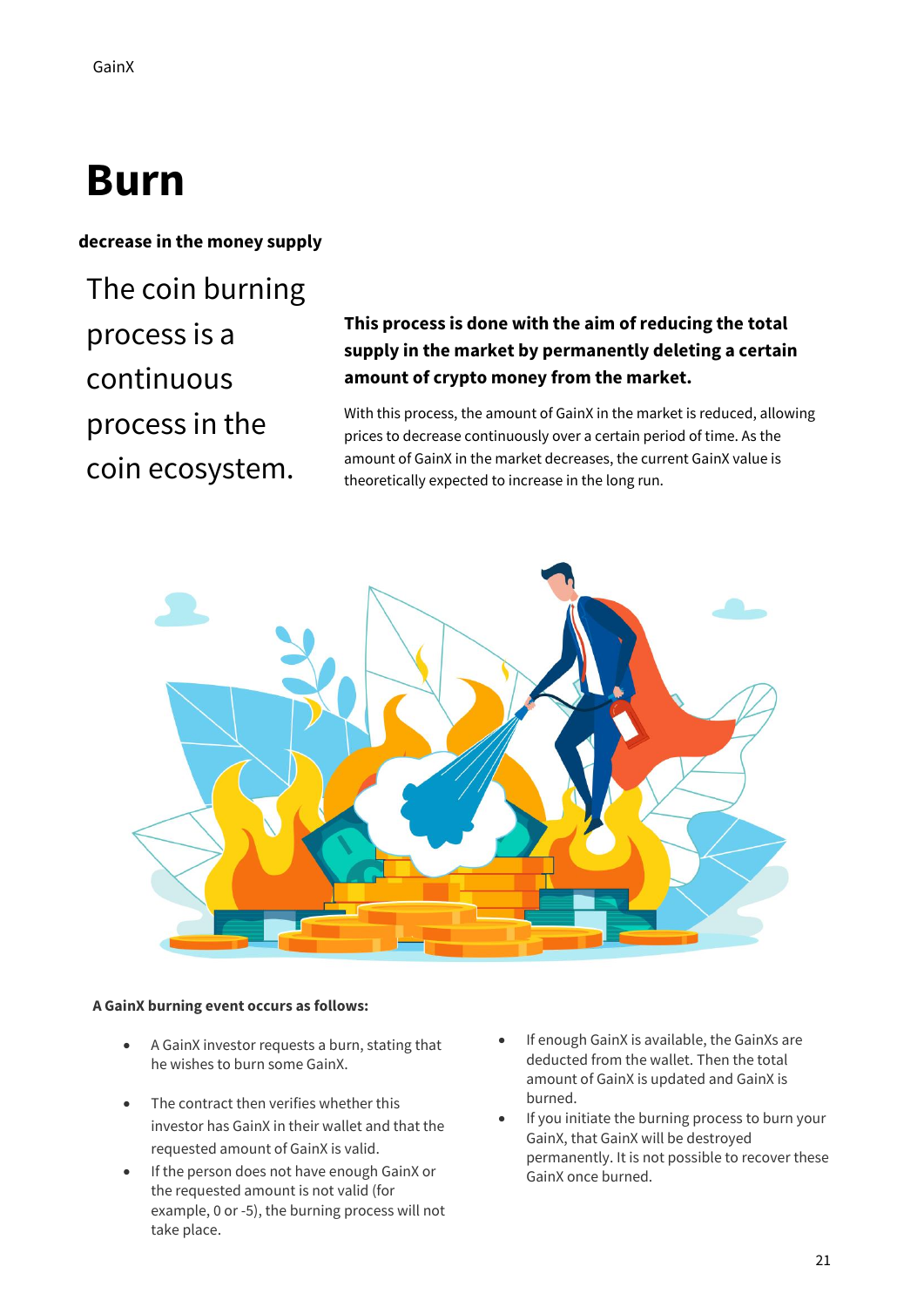### **Stake**

**Staking is a way to earn rewards for storing GainX.**

You can earn rewards over time by staking some of your GainX. This often happens through a transaction that resembles an interest-bearing deposit account.



#### **Staking advantages?**

Stakake provides the advantage of contributing to the security and efficiency of the GainX project.

By staking some of your GainX, you make the blockchain more resilient to attacks and strengthen the chain's transaction processing capability.

#### **GAINX STAKE**

20% for 365 Days

10% for 180 Days

7% for 90 Days

The Staking app is for people who believe in the goals of GainX Coin and want to become investors in the long run.

Purchases made during the Special Pre-Sale phase will optionally be staked for 180 days or 365 days, guaranteeing 10% GainX earnings for those who choose 180 days and 20% for those who choose 365 days.

Users who want to skate with GainX Coins during the public pre-sale phase will receive Gainx Earnings at the end of the process.

After the GainX coin is listed on the exchange, the stake rate is fixed at 5%, and stakes can be made for a minimum of 60 days.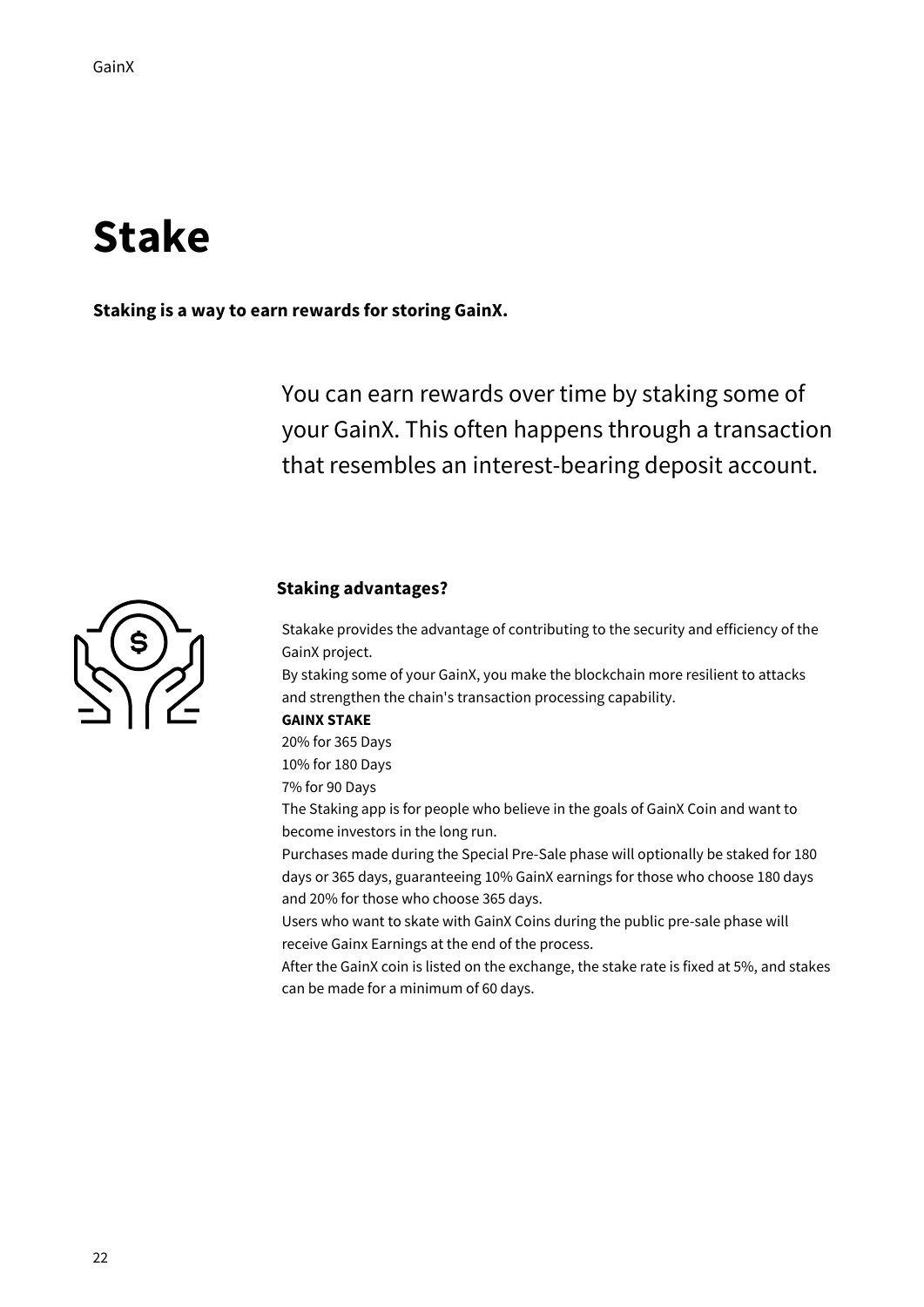### **Events**

**GainX : Innovative trading coin**

GainX Enterprise is a trading coin that solves market needs with innovative leaders and technologists rather than the structure of the blockchain.



GainX events, music festivals. Versatile events, GainX Conferences, music conferences with GainX Fest

GainX will bring together GainX lovers, industry leaders, investors and GainX enthusiasts for GainX discussions, Q&A, presentations, open source content and more.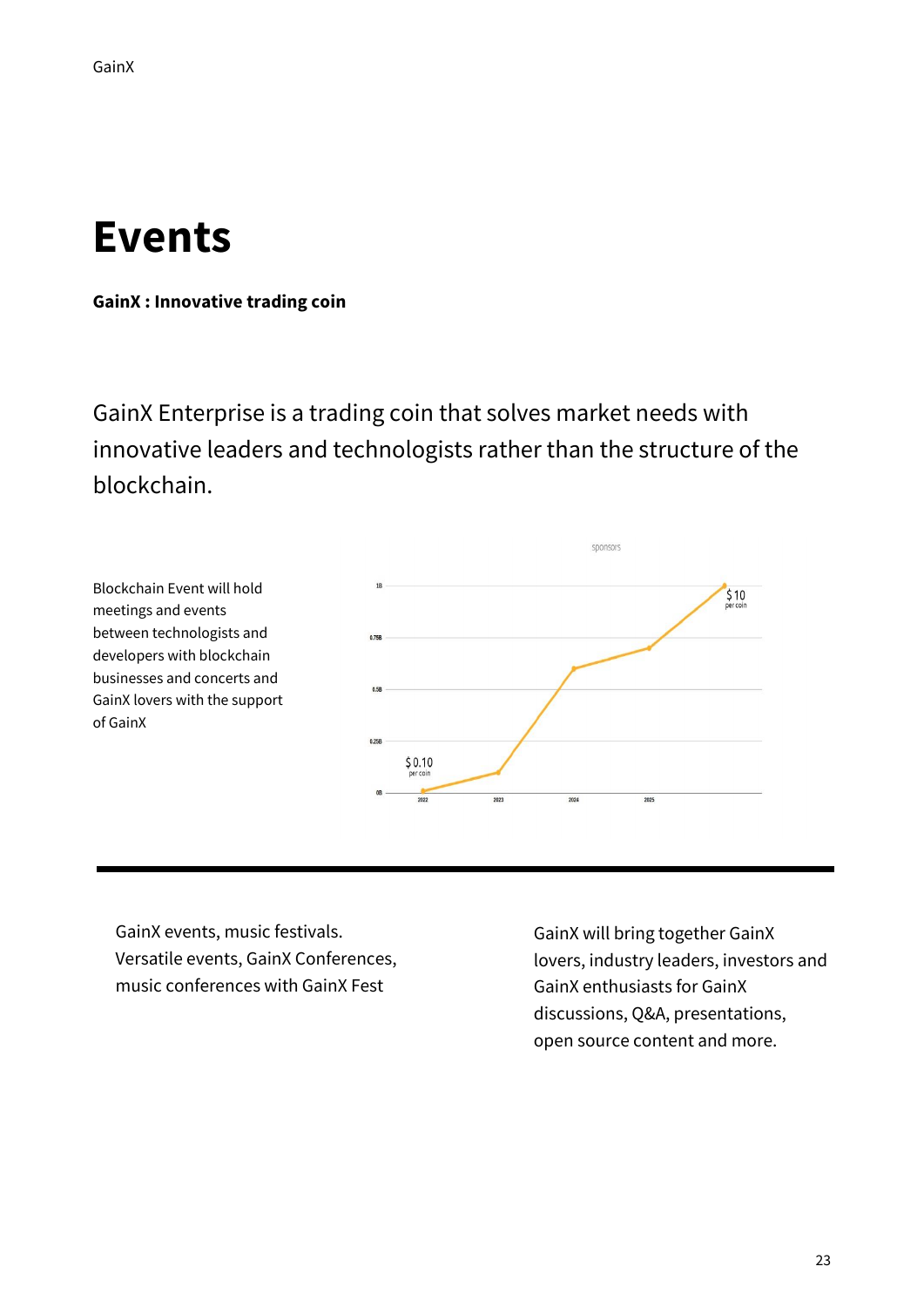GainX

GainX, which is the basis of trade that provides the development and change of humanity from the past to the present, is the digital trade that will accelerate the transfer traffic and the formation of a safer, easy, transparent, consistent, modern and rich world by removing the currencies such as dollars, euros and pounds, which are invented by people, from the safes and brought to human lifeIt was built on being an intermediary and aims to be the leader of the digital currency industry.

| SYMBOL:                 | <b>GAINX</b>                               |  |
|-------------------------|--------------------------------------------|--|
| <b>Total Supply:</b>    | 2.000.000.000 GAINX                        |  |
| Private Pre-Sale:       | 200.000.000 GAINX / 0,09\$ (Min. 25K USDT) |  |
| Pre-Sale:               | 300.000.000 GAINX / 0.10\$                 |  |
| Soft Cap:               | \$243M                                     |  |
| Hard Cap:               | \$810M                                     |  |
| Pre-Sale Period:        | 1.06.2022-30.06.2022                       |  |
| <b>Supported Units:</b> | USDT, BTC                                  |  |
| Listing Date:           | 01.09.2022                                 |  |

Before entering the market, GAINX will make 2 pre-sales, one private and the other public. The first pre-sale will be held in 10%, with a price tag of \$0.09, specially for long-term investors who will buy in large quantities.

The second pre-sale will be open to everyone with a price tag of \$0.10 and 15%, and everyone will be able to buy any amount of USDT, BTC they want.

GAINX will use the funding and equity it received in the pre-sale to strengthen its volume and market value.

As a result of these studies, it is aimed to be listed on major stock exchanges, to increase the price steadily and to acquire investors from all over the world.

5% of GAINX, AirDrop etc. reserved for Reward/Event. It will be used in campaigns to increase brand value. GAINX, which is 15% Out of Supply, will be used to keep the price stable and prevent whale movements. GAINX coins that will be sold as a result of the 10% private pre-sale are for investment purposes and will remain locked for 365 days after the expiry of the private sale date.

Users who buy GAINX from the public pre-sale can lock their GAINX and perform staking if they wish.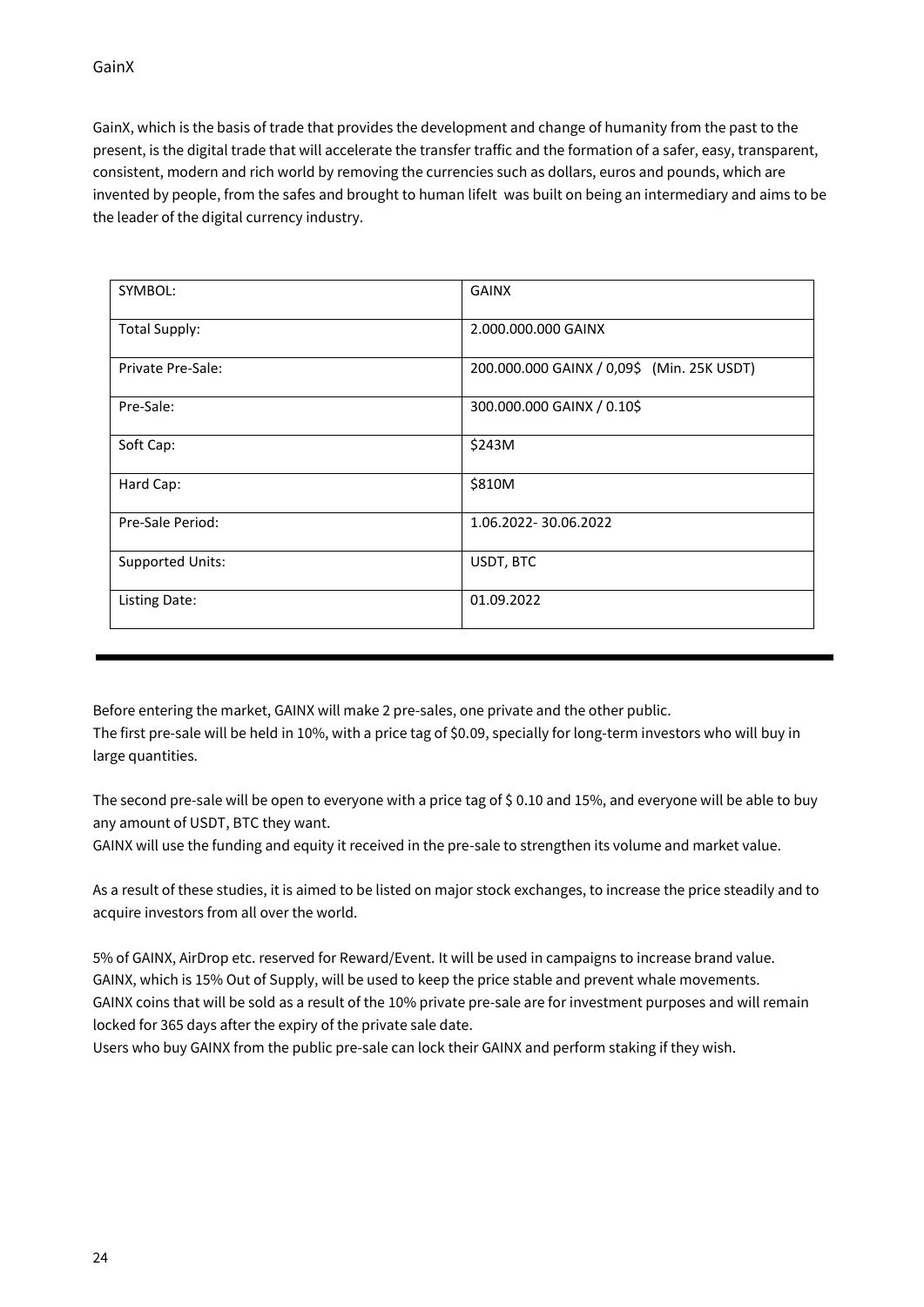### **Presale – Sale - ICO**

**GainX is a technological force.**

**Way to Win**

The GainX money market consists of a team that strives to attract new investors with the introduction of new projects. This team launches new cryptocurrencies with its own technology infrastructure.



#### **Presale**

Pre-ICO or presale is the token sale event that blockchain-based platforms run before the official crowdsale or ICO campaign goes live. Presale allows investors to buy tokens before the official crowdsale begins

#### **ICO**

An ICO is a method of raising funds by offering a fixed amount of new money to investors. Cryptocurrencies (tokens) minted via one-time or expedited issuance. source of money Collected during the ICO is used by the team for project development and application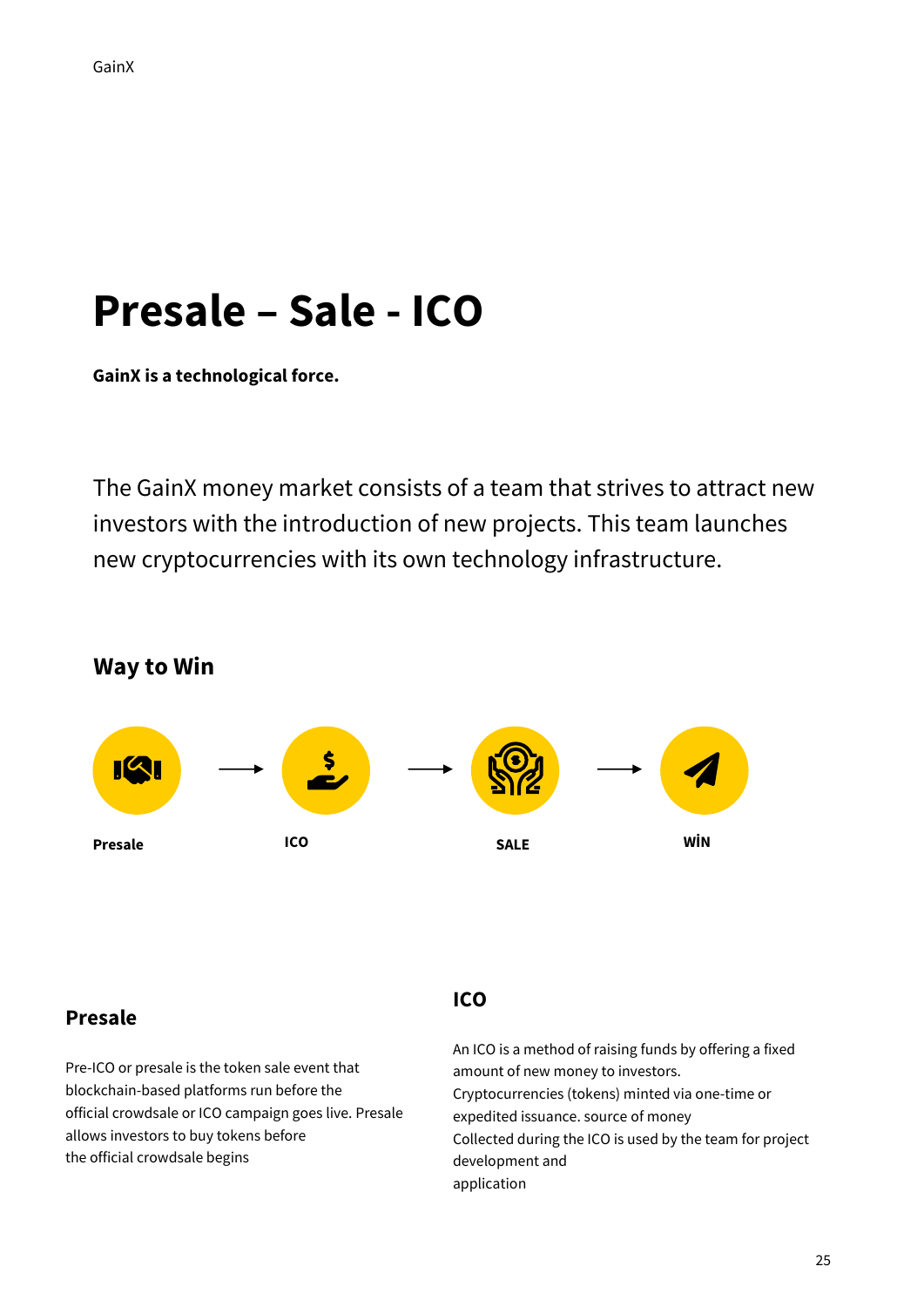### **GainX Roadmap**

**GainX Journey**

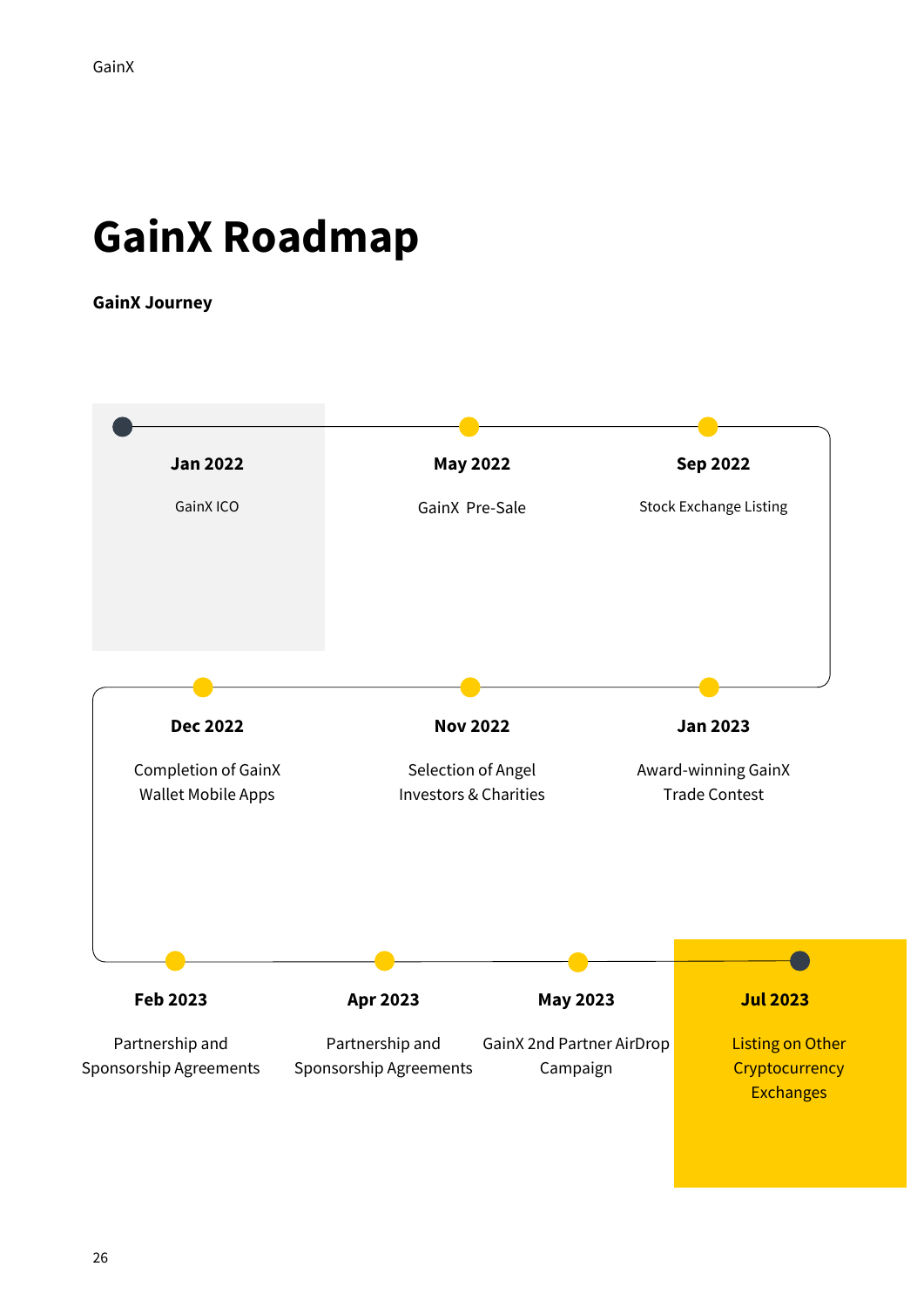### **AirDrop**

**In the AirDrop campaign, which is planned to be launched during the ICO Process, users will be able to earn GainX free of charge if they fulfill the specified conditions.**

Airdrop in cryptocurrencies is a marketing strategy that involves sending free coins or coins to wallet addresses to promote a new cryptocurrency. A small amount of the new virtual currency is sent to users' wallets for free in exchange for a small service like retweeting a mail sent by the cryptocurrency company, and is purely promotional.

In the cryptocurrency world, airdrop refers to a procedure in which a blockchain project distributes free coins or coins to the wallets of active members of the blockchain community. Airdrops are often promoted on the company's website and on cryptocurrency forums.

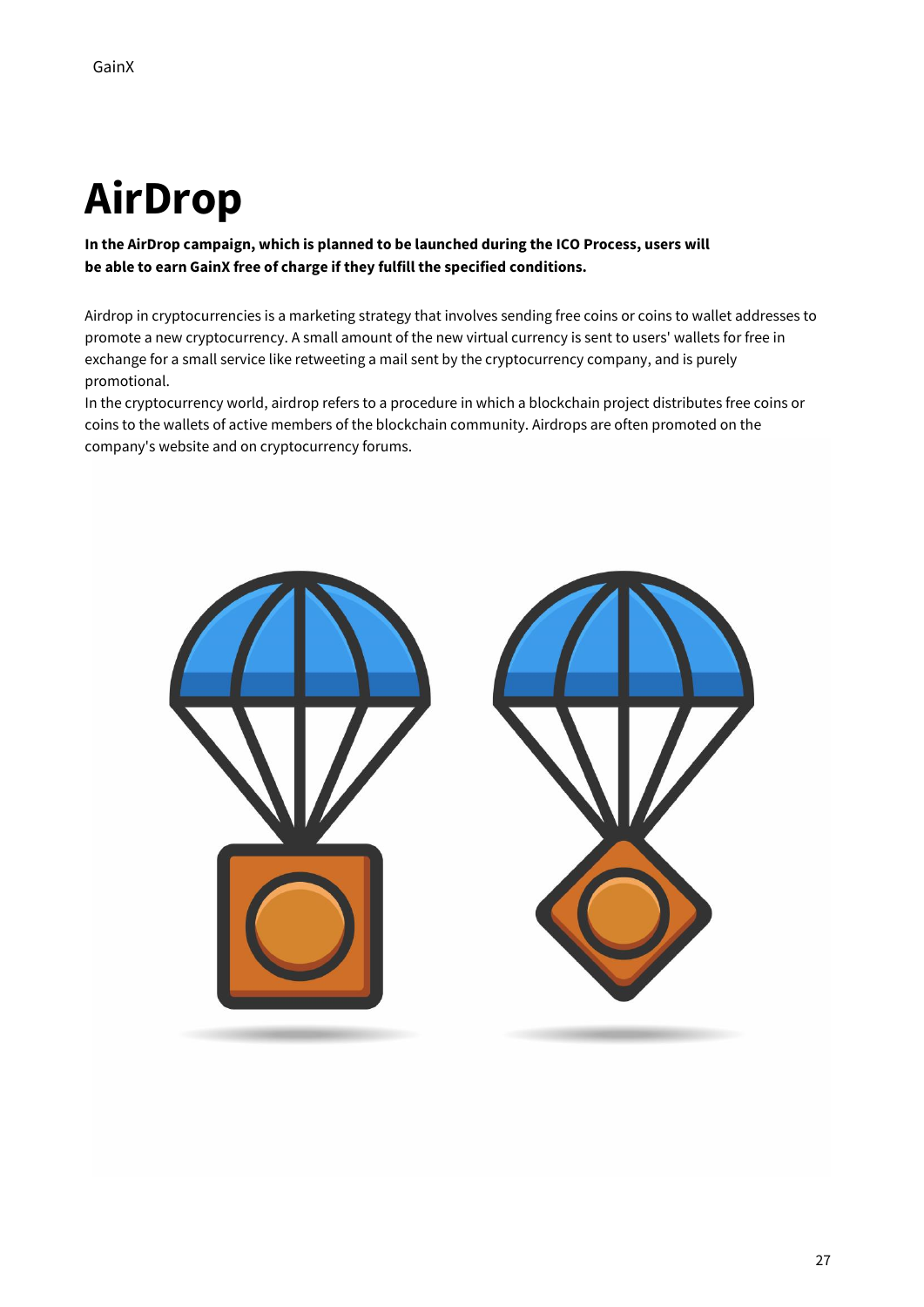## The Team Management Team

GainX Ecosystem will form its own team with its volunteers and all its management will be anonymized.

The voting and monitoring system established by the startup team is designed as a structure that active Gainx members will take over in the future.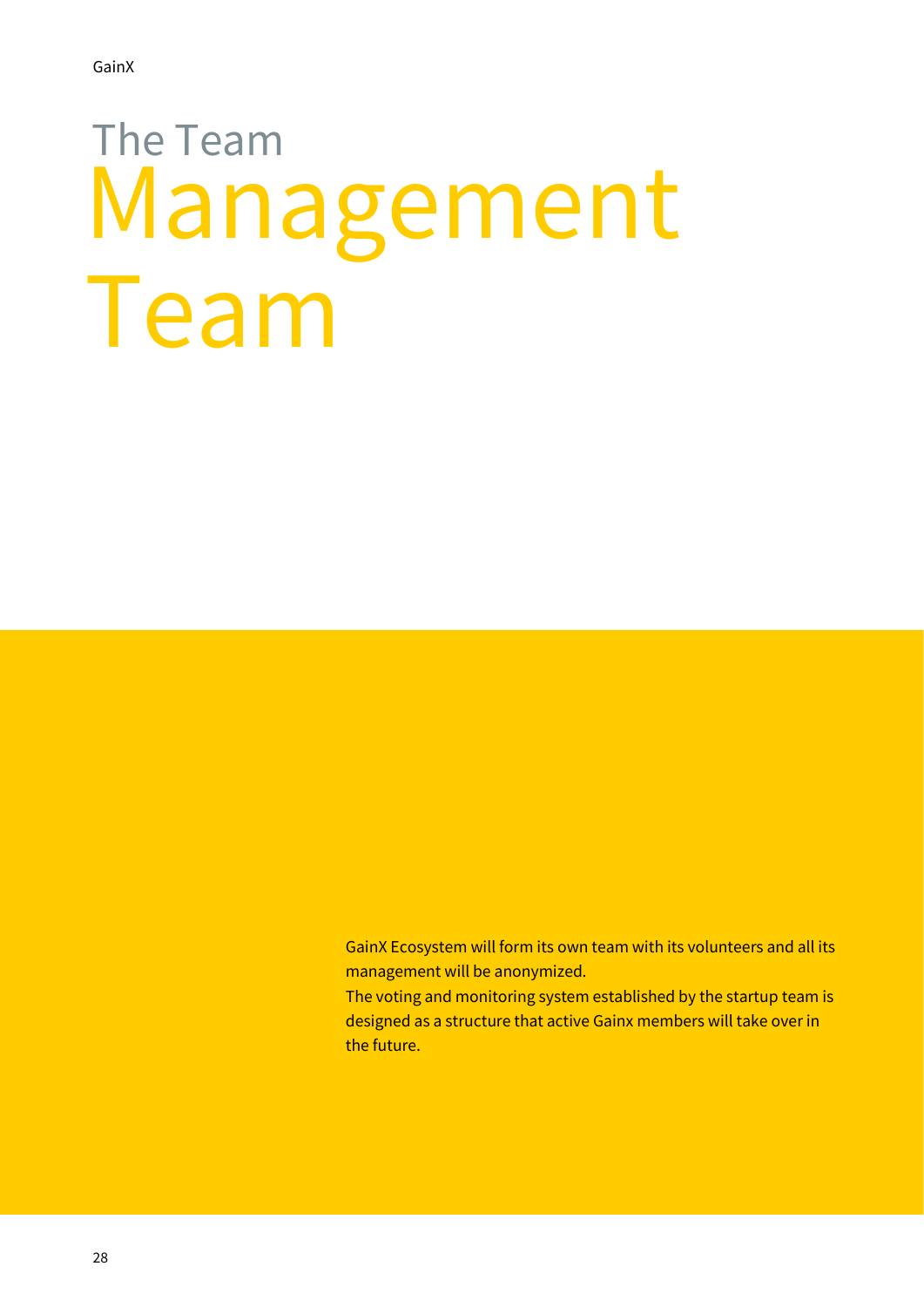### Customer service

Gainx is a platform that cares about user satisfaction. We offer the support service, e-mail support and social media channels that can be accessed from the website and application platforms for the solution of any problems and answers to the questions experienced by each user who joins the Gainx family. We continue our software development, taking into account the opinions and suggestions shared by Gainx users with our team.